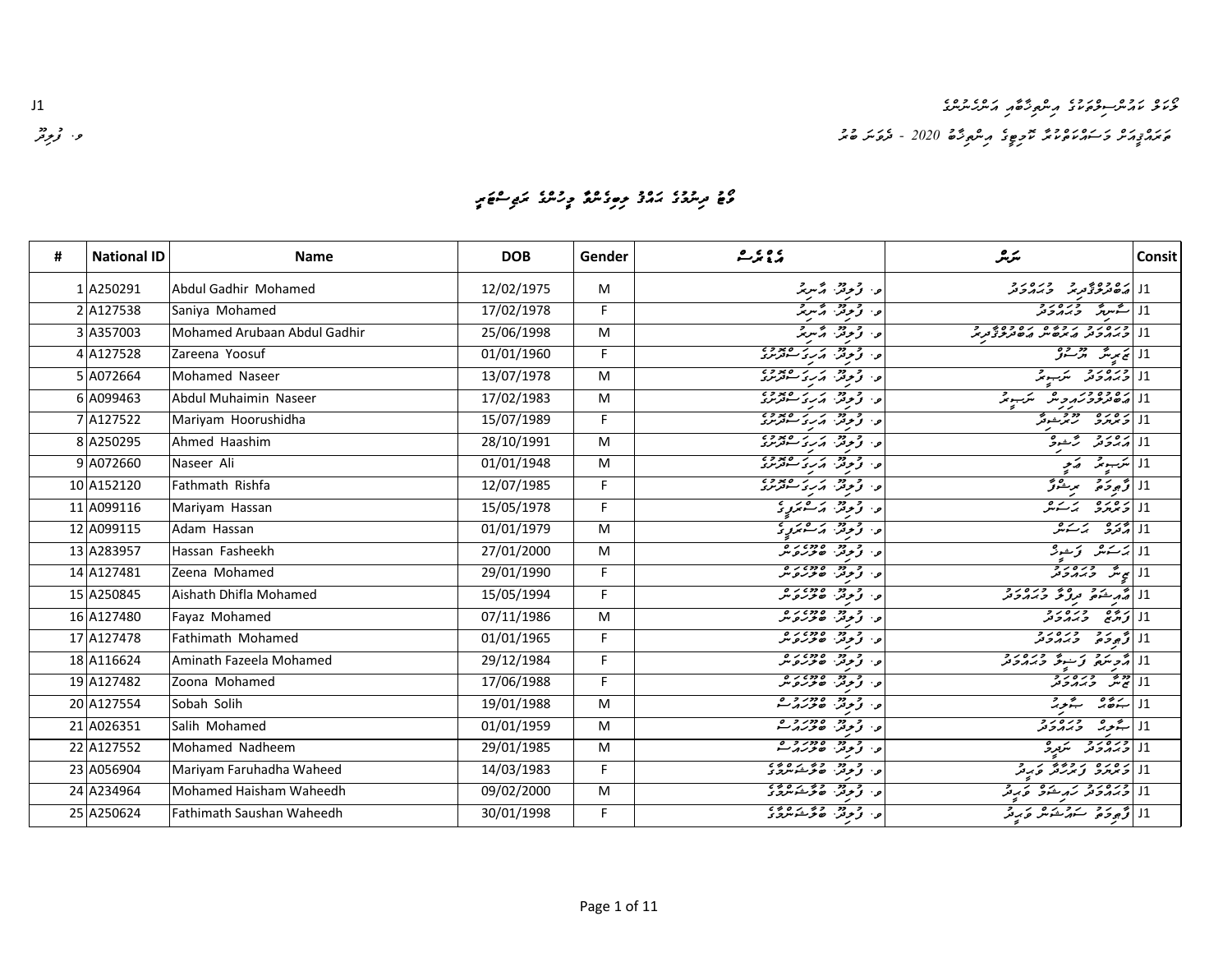| 26 A098422 | Hussain Waheed           | 14/04/1973 | M              | ه د د دوره ده ده ک                                                                                                                                                                                                              | J1 كجەسىمبەر<br>ر<br>ح بر تو                                            |
|------------|--------------------------|------------|----------------|---------------------------------------------------------------------------------------------------------------------------------------------------------------------------------------------------------------------------------|-------------------------------------------------------------------------|
| 27 A080218 | Sofiyya Adam             | 01/01/1939 | F.             | و و وو وي دوره                                                                                                                                                                                                                  | 11 بتورم <sup>ی</sup> مجر <mark>ہ</mark>                                |
| 28 A155518 | Ali Musthafa             | 10/02/1976 | M              | و دو وي دي.<br>د ژبونډ، ځوڅه سرچ د                                                                                                                                                                                              | $\frac{2}{3}$ $\frac{2}{3}$ $\frac{2}{3}$ $\frac{2}{3}$ $\frac{11}{3}$  |
| 29 A022710 | Ahmed Waheed             | 01/01/1960 | $\overline{M}$ | ر د در دور دوره ده د کار داده داد کار د کار در داده داده داده داده داده کار داده کار داده کار داد کار داد کار<br>در افزار داده کار کار داده کار داده کار داده کار داده کار داده کار داده کار داده کار داده کار داده کار داده کا | J1   رَرُدُوَ تَرَ وَرِيْرَ                                             |
| 30 A138647 | Ahmed Mohamed            | 01/01/1963 | M              | و د ووژبه علم وی                                                                                                                                                                                                                | J1 <i>הُرُوَمْ وَبُرُوَمْ</i>                                           |
| 31 A362441 | Ibthisaama Ahmed         | 04/04/1992 | F.             | و و و در په پاره کا                                                                                                                                                                                                             | J1 رەم <sub>ۇ</sub> شۇ<br>أرورو                                         |
| 32 A044959 | Abdul Majeed Mohamed     | 01/01/1967 | ${\sf M}$      | والمحرفة المعج وتحا                                                                                                                                                                                                             | - <i>جرم و د</i><br>ح بر <sub>ا</sub> ر څ<br>J1   مَ <i>ەقترى جو</i> تر |
| 33 A250565 | Ali Imran                | 02/02/1991 | M              | و وګونژ ، نام ژکا                                                                                                                                                                                                               | J1 <i>ھُجِ مِ</i> چمَعْر                                                |
| 34 A075301 | Zainab Hussain           | 01/01/1940 | F              | و توفر بي <i>پاڻي</i>                                                                                                                                                                                                           | بە ئەسەر بىر<br>بەر بىر<br>J1 تج م <b>بر</b> ته څه                      |
| 35 A048744 | Shaheeda Mohamed         | 03/06/1978 | F              | و د ودر علم ود                                                                                                                                                                                                                  | ]] غرير وبرورة                                                          |
| 36 A074704 | Abdul Haseeb Mohamed     | 26/06/1972 | ${\sf M}$      | و· دُونژ: ٤ پِوَدُدَ                                                                                                                                                                                                            | 11 كەندى يەرەبىرى 12.000                                                |
| 37 A064689 | Moonifa Mohamed          | 05/02/1969 | F              | و گروهی می دی                                                                                                                                                                                                                   | J1   جي ميٽر <i>ويندوند</i>                                             |
| 38 A067181 | Abdul Mujeeb Mohamed     | 22/01/1973 | ${\sf M}$      | والمحرقر الممج وثما                                                                                                                                                                                                             | 11 <i>בספקס ביחיד</i>                                                   |
| 39 A362452 | Suzeena Ahmed            | 21/10/1994 | F.             | ه ژوند ، نیوژ                                                                                                                                                                                                                   | J1   سنموٍ شَرَ مَ <sup>روب</sup> ة                                     |
| 40 A250562 | Naadhira Mohamed         | 01/01/1966 | F              | و و وقر ۽ پاڻو                                                                                                                                                                                                                  | J1 س <i>ت</i> عر <i>مدٌ ح</i> مد <i>ح</i> قر                            |
| 41 A250637 | Ahmed Ilwaan Mohamed     | 06/03/1997 | M              | ه وقرقر ترجعه                                                                                                                                                                                                                   | 11 <mark>הזכנה הככת כמהכנק</mark>                                       |
| 42 A011342 | Mohamed Naeem            | 18/05/1967 | M              | اه و محرقر محرم دين <del>د.</del><br>اه و محرقر محرم دينو                                                                                                                                                                       | J1 دېږدونر<br>سمەر                                                      |
| 43 A085405 | Aminath Naeema           | 16/03/1973 | $\mathsf F$    | ه . و ود . ترجه .                                                                                                                                                                                                               | J1   مَّرْ بِئَعْدَ<br>سمدقر                                            |
| 44 A250632 | Fathimath Shuhudha       | 24/10/1995 | F.             | و· وقرقر قرمزدگی                                                                                                                                                                                                                | سترترتر<br>J1   تُرجوحو                                                 |
| 45 A250633 | Nasfa Saeed              | 11/01/1997 | F              | اء و ترویژ کروردی<br>اما از ترویژ کروردی                                                                                                                                                                                        | J1 مترش <i>و</i> مح<br>ستهرش                                            |
| 46 A127487 | Aishath Yasfa            | 03/12/1987 | F.             | والمحموقة المتعرفي                                                                                                                                                                                                              | ىرىسى<br>$\sqrt{3}$ $\sqrt{2}$ $\sqrt{2}$                               |
| 47 A094761 | Saeed Aboobakur          | 07/07/1966 | M              | ه . وُفْرِيْنْ الْمُرْفِرْيْرَ                                                                                                                                                                                                  | 77/77/7<br>J1  ست <sub>م</sub> برقر                                     |
| 48 A234969 | Shuhaa Saeed             | 04/04/2001 | F              | ه . و وفر . ترجه .                                                                                                                                                                                                              | ا<br>مشر <sup>ق</sup><br>سكورتر<br>J1                                   |
| 49 A068927 | Rauna Hassan             | 31/03/1983 | F              | ه د ود پروري                                                                                                                                                                                                                    | J1 بَرَيْرَ بَرَسَة مَدْ                                                |
| 50 A127518 | Moosa Faris              | 11/07/1989 | M              | ە· <i>ۆرتى: تۈ</i> مر                                                                                                                                                                                                           | J1 تۇشە ئەبرىشە                                                         |
| 51 A127524 | Fathimath Aboobakuru     | 10/12/1968 | F              | اء <sub>:</sub> وَوقدْ قَرْمَ                                                                                                                                                                                                   | 77777<br>J1 زَّەپرىق <sub>ە</sub>                                       |
| 52 A250567 | Abdulla Mufeed           | 01/01/1970 | ${\sf M}$      | ر . و وفر محمد .<br>د . و وفر محمد                                                                                                                                                                                              | J1 كَدْهُ قَرْاللَّه<br>و و تر                                          |
| 53 A250572 | Hamdhoon Abdulla         | 16/05/1995 | M              | ه . و وقر . و .<br>مستقرر . و .                                                                                                                                                                                                 | برەددە<br>برة قرالله<br>J1                                              |
| 54 A250574 | Husham Abdulla           | 02/03/1997 | M              | ا د و و و د و د و د کرد ا                                                                                                                                                                                                       | J1 أَرْشَرْ مُنْ<br>مەھىراللە                                           |
| 55 A250111 | Mabrook Ishag            | 12/02/1993 | ${\sf M}$      | و دود. د مقامته                                                                                                                                                                                                                 | $\frac{0.255}{0.2000}$ J1<br>ەرسەپرىي                                   |
| 56 A127459 | Shirumeena Nooh          | 06/05/1969 | F              | و وقرقر و مقامته                                                                                                                                                                                                                | مترم<br>  هو مركز پيشر<br> <br>  J1                                     |
| 57 A364440 | Masooba Ishag            | 31/12/2001 | F              | و و و در دوه برند                                                                                                                                                                                                               | ەرمەيزى<br>$\frac{27}{60}$ J1                                           |
| 58 A127448 | Ishag Abdul Rahman       | 01/01/1965 | M              | و د ود د معاملته                                                                                                                                                                                                                | ره وه ره ده ه<br>پره تور <i>پر پر</i> تر<br>رمشترقه<br>J1               |
| 59 A127451 | Shamsunnisa Abdul Rahman | 01/01/1970 | $\overline{F}$ | والمحروض أدوير سقط                                                                                                                                                                                                              | 11 خوشهرسر مەمدەم                                                       |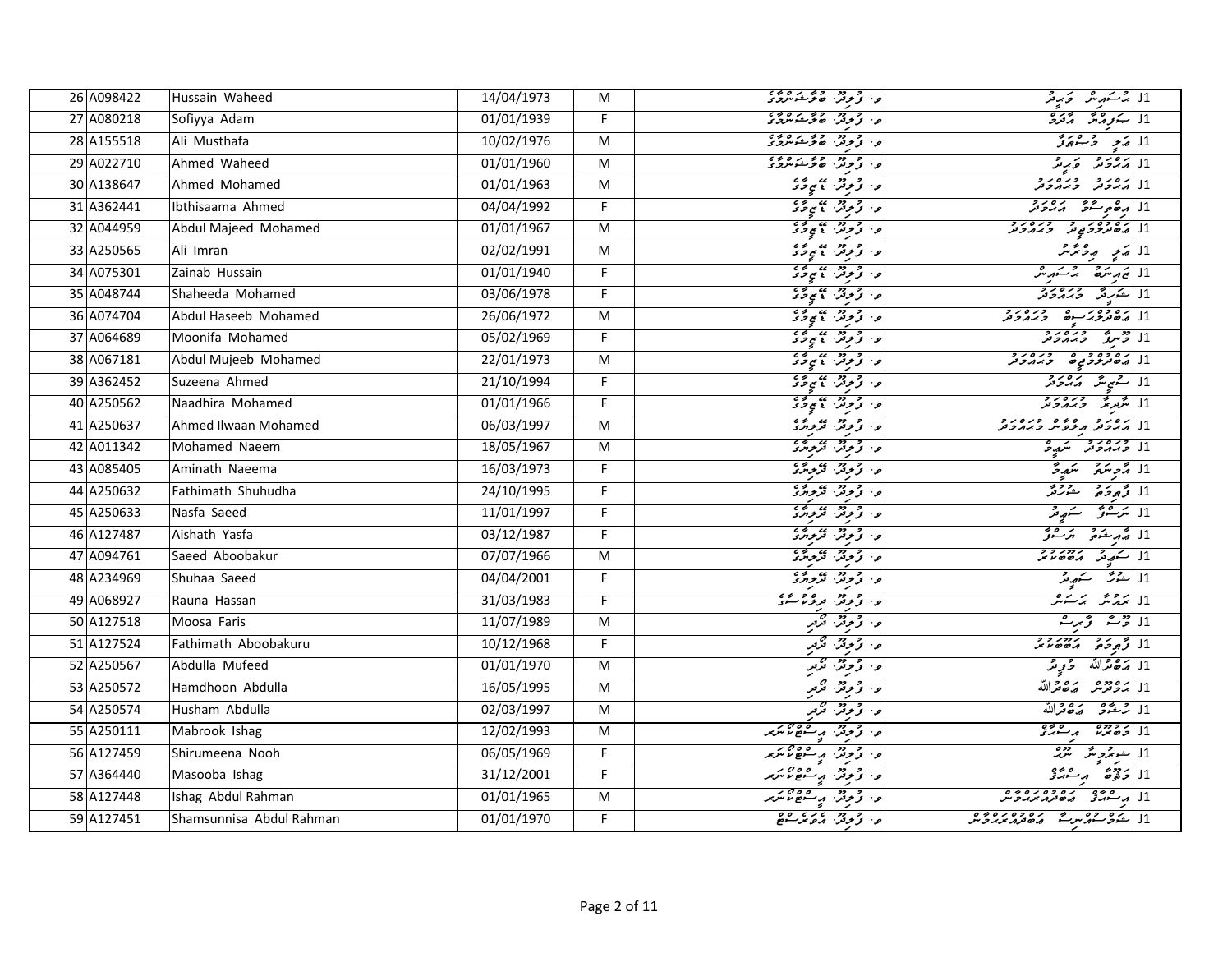| 60 A127450 | Aishath Sharoona     | 01/04/1989 | F.             | ه د ود در ده کرده وه                                              | مەدەرى<br>شەنبۇ بىر<br>J1 أَمَّ مِهْ مِنْهُ مِحْ                                                                                |
|------------|----------------------|------------|----------------|-------------------------------------------------------------------|---------------------------------------------------------------------------------------------------------------------------------|
| 61 A250063 | Fathimath Shimaana   | 25/10/1991 | F              | ه . و <del>در عدد عامل وه</del>                                   | J1   <i>وَّ وودَهْ</i> مُسودٌ مَّرْ                                                                                             |
| 62 A250069 | Mohamed Nahufal      | 07/04/1994 | M              | و توفر بروتر ده <mark></mark>                                     | 11 <i>22025 مترور</i> و                                                                                                         |
| 63 A072917 | Abdul Gafoor Yoosuf  | 01/01/1962 | $\overline{M}$ | ه . وٌوِمْرٌ . وَنَجْ                                             | 11 <i>בספרית מ-20</i><br>11 ה <i>שיתה נית</i> ת-1                                                                               |
| 64 A327639 | Fathimath Luyoona    | 11/11/2001 | F.             | والمحرقر وكالحج                                                   | J1 أَوَّجِوحَهُ فَوَحِيْرَ مَثَّلَ                                                                                              |
| 65 A127559 | Zulfa Moosa          | 01/01/1967 | F              | والمحوقل تمظيم                                                    | وسته<br>J1 كىچە بىچە بىرىستان ئىستان ئىستان ئىستان ئىستان ئىستان ئىستان ئىستان ئىستان ئىستان ئىستان ئىستان ئىستان ئىست<br>مەنبە |
| 66 A250161 | Anoosha Abdul Majeed | 13/06/1994 | F              | ە دېچىق ۋرەپچى                                                    | رە دور پەر<br>مەھىر <i>ۋ</i> رىج<br>ار کوچی کی کارگر دیگر کے $ 1 $                                                              |
| 67 A250152 | Nuzunaa Abdul Majeed | 29/03/1993 | F              | ە ئۇچەش ئۈرۈمگە                                                   | J1                                                                                                                              |
| 68 A250165 | Lubnaa Abdul Majeed  | 30/03/1997 | F              | والمحرفة كمروفي                                                   | 11 <mark>خەش مەمەدىر د</mark>                                                                                                   |
| 69 A100852 | Mohamed Rasheed      | 02/02/1975 | ${\sf M}$      | والمحرقة والمعطيمة                                                | J1 د <i>برو</i> د تر<br>بمرشدقر                                                                                                 |
| 70 A064946 | Mohamed Naeem        | 01/01/1962 | M              | والمحرفة لمستحصر                                                  | 11 دېږدونه                                                                                                                      |
| 71 A274156 | Ahmed Rifaan         | 03/02/2003 | M              | و وُرِمْرٌ وِسِرْ مِعْدَمُ                                        | J1   پر بر <sub>تر</sub> تر<br>بروژمر                                                                                           |
| 72 A250031 | Mohamed Alim         | 23/09/1991 | ${\sf M}$      | و وقرقة ومؤمنة                                                    | J1 دُبَہْرَدَمْر<br>رژوژ                                                                                                        |
| 73 A250374 | Ahmed Simaazu        | 03/12/1998 | M              | ه وقرقه وسرچ                                                      | J1   رُرْدَ دَ مَرْسَمَّ                                                                                                        |
| 74 A127460 | Mohamed Faisal       | 30/10/1990 | M              | ه وقرقة وسرون                                                     | J1 <i>בגמכת התיה</i>                                                                                                            |
| 75 A098955 | Ahmed Rashid         | 10/11/1979 | ${\sf M}$      | ه . وقرقة و سرچ                                                   | J1 <i>ەزدۇنى بۇ</i> ھەتر                                                                                                        |
| 76 A094175 | Ali Rushdee          | 17/02/1975 | M              | والمحوقة لإسرافية                                                 | م در ده مر<br>$\frac{1}{\frac{2}{\sqrt{2}}}$ J1                                                                                 |
| 77 A128082 | Shahidhaa Aboobakuru | 30/12/1984 | F.             | ه وقرقه ومرتكبه                                                   | 77/77/7<br>J1   مشررتر                                                                                                          |
| 78 A223316 | Hussain Shinan       | 12/11/1996 | ${\sf M}$      | والمحوقة لمسترامية                                                | J1 پر سک <i>م</i> ریش ہے گ <i>ر</i> یش                                                                                          |
| 79 A127461 | Wafiyya Aboobakur    | 26/04/1972 | F              | والمحوقة لمستندفي                                                 | $\frac{2222}{28666}$ $\frac{20}{286}$ $\frac{20}{28}$ $\frac{11}{2}$                                                            |
| 80 A127458 | Safiyya Ali          | 01/01/1957 | F.             | ه وقوقة وسرامة                                                    | 11   سورچم <del>گر</del><br>تمجيح                                                                                               |
| 81 A066984 | Aboobakur Yoosuf     | 01/01/1950 | $\overline{M}$ | والمرفرقة والرامر                                                 | $22601$ 11<br>ترجيع                                                                                                             |
| 82 A127457 | Ramiz Aboobakur      | 09/09/1987 | M              | ه . وقوقر . و سربر پژی                                            | 77777<br>11   مُدْرِج                                                                                                           |
| 83 A127456 | Ramzee Aboobakuru    | 22/02/1989 | M              | والمحوفر وسراوي                                                   | $7222$ $-222$ $-11$                                                                                                             |
| 84 A127514 | Aishath Shazleena    | 02/11/1987 | F              | والمحوقة ومرتكب                                                   | J1 مەمرىسىمۇ سىم <mark>ئوچ</mark> ىگر                                                                                           |
| 85 A250510 | Mohamed Nizam        | 02/09/1991 | M              | ە · قرموقتر · يا سرچرم                                            | J1 دېم دې تر<br>سۇر                                                                                                             |
| 86 A127506 | Ali Nizam            | 19/09/1984 | ${\sf M}$      | ه· وڅونژ و سرچر                                                   | J1   رَمِ سِرْمُوْدُ                                                                                                            |
| 87 A250287 | Mahin Shathir        | 09/05/1999 | ${\sf M}$      | والمحرور وبمشر بمع                                                | $\frac{2}{3}$ اءً سِ<br>مشهجرتمر                                                                                                |
| 88 A011765 | Shakeela Ibrahim     | 16/02/1968 | F.             | والمحرور وترشرتهم                                                 | $\overline{\mathcal{S}_{\mathcal{S}}\overset{\circ}{\mathcal{S}_{\mathcal{S}}\mathcal{S}_{\mathcal{A}}}}$<br>J1   يندر محر      |
| 89 A250185 | Shaheen Shathir      | 16/10/1993 | M              | والمحرور وترشرترين                                                | $\frac{1}{2}$ اڪمپر<br>مشوبر                                                                                                    |
| 90 A127525 | Aminath Aroosha      | 25/08/1987 | F              | والمرفرق وتمشر بمنع                                               | رىزىتە<br>J1 أُمَّ حِبَعَ <u>هُ</u>                                                                                             |
| 91 A100987 | Haneef Moosa         | 07/08/1980 | M              | י צי <i>בור בכס</i> ף:<br>פי צי <i>בור צ</i> אורב                 | J1  پرس <i>پ</i> و وحت                                                                                                          |
| 92 A250095 | Ibrahim Rasheed      | 21/01/1972 | M              | و . و <del>دوه و وه و .</del><br>و . و ومر . و دوه و <del>.</del> | $\frac{1}{2}$ رە ئرىز<br>بمرشدقر                                                                                                |
| 93 A250108 | Asma Nooh            | 25/06/1991 | F              | ه د وه دوه به<br>د وون و درد د                                    | $22 - 2 - 11$                                                                                                                   |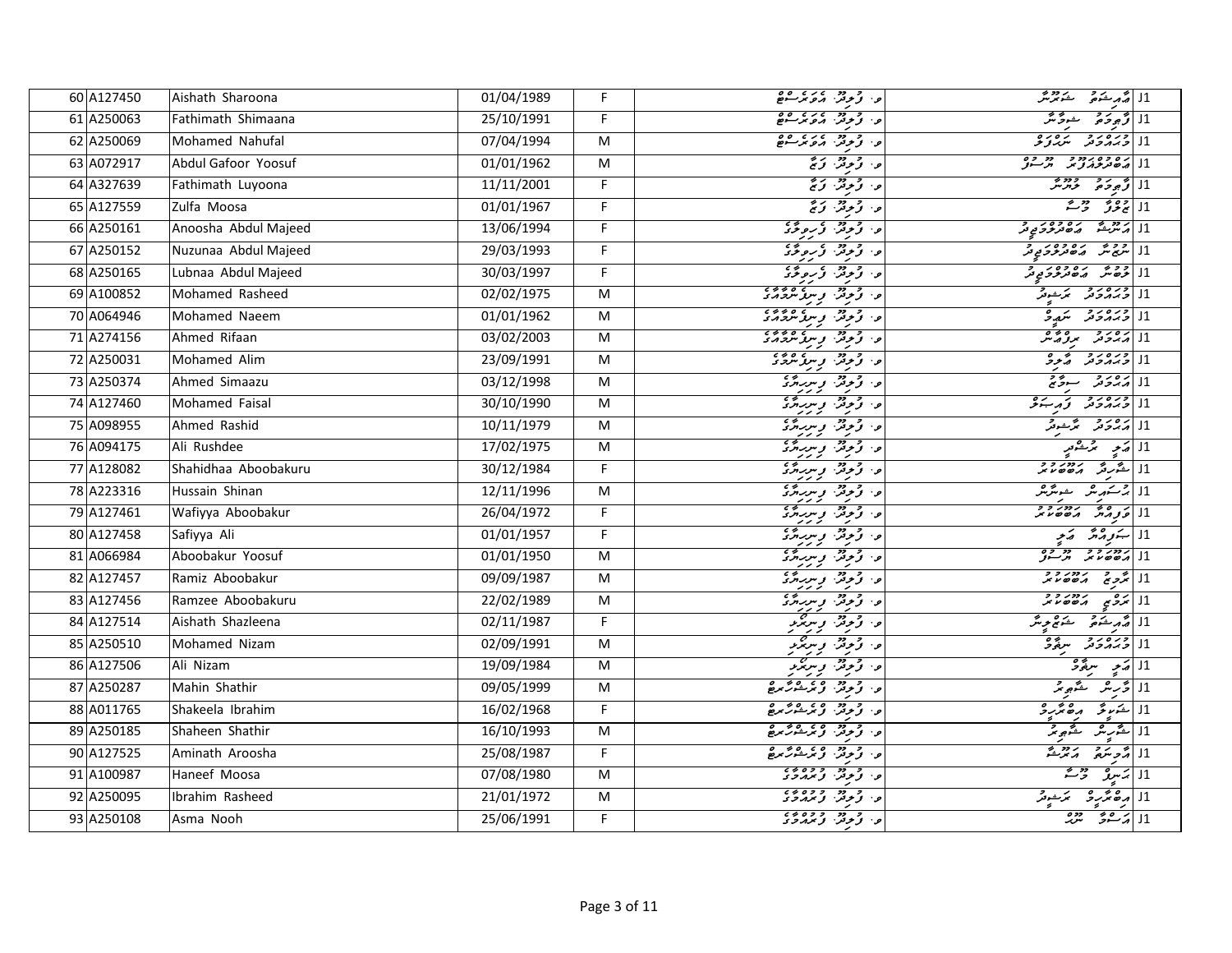| 94 A127325  | <b>Nisam</b>                    | 06/11/1985 | M           | ل - محمد موقع موقع به الملك الملك الملك الملك الملك الملك الملك الملك الملك الملك الملك الملك الملك الملك الم<br>الملك الملك الملك الملك الملك الملك الملك الملك الملك الملك الملك الملك الملك الملك الملك الملك الملك الملك ا | J1   سرگرم                                                |
|-------------|---------------------------------|------------|-------------|--------------------------------------------------------------------------------------------------------------------------------------------------------------------------------------------------------------------------------|-----------------------------------------------------------|
| 95 A126957  | Ishanu Nooh                     | 21/02/1989 | M           | ه . و <del>دو . و وه و .</del><br>و . و <i>و</i> فر . و بويرو .                                                                                                                                                                | J1 مەشەھەر<br>يتزه                                        |
| 96 A141824  | Nazima Nooh                     | 16/07/1979 | $\mathsf F$ | י צי <i>בר בכס ש</i><br>פי צי <i>ב</i> ות צ'מחכז                                                                                                                                                                               | يوه<br>J1 مَتْ <sub>خُ</sub> رَّ                          |
| 97 A048816  | Nooh Idrees                     | 01/01/1938 | M           | و د و دوه ده ده<br>و گرفتن کاملات                                                                                                                                                                                              | J1 میرچ مرمز برگ                                          |
| 98 A250102  | Mausooma Nooh                   | 17/01/1976 | F           | و توفر ووه دو.<br>و توفر توممدون                                                                                                                                                                                               | $\frac{27}{27}$ $\frac{2}{9}$ $\frac{1}{2}$<br>يوه        |
| 99 A048815  | Gamariyya Ibrahim               | 01/01/1952 | F.          | و . و <del>دو و وه و د</del>                                                                                                                                                                                                   | J1 تح <b>رم</b> مبر مثر<br>مەمۇرۇ                         |
| 100 A094148 | Mohamed Waseem                  | 05/01/1976 | M           | <u>و دو مىمورورو مى</u>                                                                                                                                                                                                        | J1 دُبَرْدْدَنْد                                          |
| 101 A024078 | Zunaira Hussain                 | 01/01/1968 | F.          | ه . توفيق برديد و در .<br>و . توفيق . د و لا سوه م                                                                                                                                                                             | برسكهرمثر<br>J1 تخ يئرم <sup>م</sup> گر                   |
| 102 A123914 | Moosa Solih                     | 16/02/1986 | ${\sf M}$   | ه د تونه د دوړه دوه <del>.</del>                                                                                                                                                                                               | J1 رُمْ سُدُورُ                                           |
| 103 A127471 | Shameema Mohamed                | 01/01/1949 | F           |                                                                                                                                                                                                                                | J1   ش <i>وچ</i> و محمد <i>مح</i> مد                      |
| 104 A123166 | Aishath Solih                   | 07/12/1984 | F.          | و د در دوره دود <del>.</del><br>د . زندند . د د کارگرد د                                                                                                                                                                       | ستزور<br>$\sqrt{\frac{2}{n} \sum_{n=1}^{\infty} 1}$       |
| 105 A127472 | Ali Solih                       | 04/08/1988 | M           | و . تر دور ده دوم در دارد د                                                                                                                                                                                                    | J1   رَمِ سِمَّعِرُ                                       |
| 106 A250377 | Ahmed Solih                     | 03/05/1991 | M           | ه د توفر ده دوره در د                                                                                                                                                                                                          | J1   روزة مدينة مرد                                       |
| 107 A064508 | Ibrahim Solih                   | 05/01/1976 | M           | و توفر دورودون<br>و توفر د فرکوس                                                                                                                                                                                               | $rac{2}{3}$<br>ستحرز                                      |
| 108 A104224 | Mohamed Solih                   | 11/09/1981 | M           | ه . توفيق المحكم معمد المعنى                                                                                                                                                                                                   | $7222$ J1<br>ستزور                                        |
| 109 A250656 | Rabia Mohamed                   | 01/01/1968 | F.          | ه د ود. دوره دور                                                                                                                                                                                                               | - <i>27072</i><br>- <i>27536</i><br>J1 بمُرْحد <i>ة</i> ً |
| 110 A127548 | Mariyam Maiha Ibrahim Shareef   | 04/10/1990 | F           | والمحرور ووره ووالمعا                                                                                                                                                                                                          | $\frac{1}{2}$                                             |
| 111 A250658 | Mohamed Safvaan Ibrahim Shareef | 15/10/1992 | M           | ه د وجود ده د دود د                                                                                                                                                                                                            | 11   2012 - 1020 مەھەرىرى ئىس بور                         |
| 112 A250705 | Ahmed Raee                      | 18/02/1995 | ${\sf M}$   | والمحتوفة المحامي والمعالمة                                                                                                                                                                                                    | J1   پروژنر                                               |
| 113 A105545 | Ibrahim Shareef                 | 29/11/1963 | M           | ه د وجود ۱۵۶۵ ورود د                                                                                                                                                                                                           | $5\frac{2}{3}$<br>ىشە بىر ۋ                               |
| 114 A250709 | Hussain Shabeen                 | 16/06/1999 | M           | ه د ود ده ده دود .<br>د د ود د د د کارود                                                                                                                                                                                       | شەھ بىر<br>J1   پر سەر يىلە                               |
| 115 A090180 | Ibrahim Siraj                   | 01/01/1959 | M           |                                                                                                                                                                                                                                | سىدۇ                                                      |
| 116 A127504 | Amira Saeed                     | 11/11/1981 | F.          | י צ'ידי דריד דרי                                                                                                                                                                                                               | J1 م <i>مُّ</i> حدمَّد سَمَ <i>وِ</i> مُّر                |
| 117 A065336 | Moosa Faiz                      | 05/02/1976 | M           | و . توفر . وه ووه <del>.</del><br>و . توفر . و <del>و</del> و مرد .                                                                                                                                                            | $2^{2}$ J1<br>تۇ بەتج                                     |
| 118 A026086 | Abdul Hameed                    | 02/05/1974 | M           | و د وه دوه دوه <del>.</del><br>و د ووتر د وده دوه                                                                                                                                                                              | J1 كەھەر <i>ۋە ئەج</i> ەتر                                |
| 119 A120850 | Adila Saeed                     | 29/03/1983 | F           |                                                                                                                                                                                                                                | J1   مُدَّمَّرِ مُحَّ                                     |
| 120 A127505 | Ibrahim Faiz                    | 10/02/1986 | M           | <u>- דרך דרך דרך דר</u>                                                                                                                                                                                                        | J1 رەئۇر <sup>ى</sup>                                     |
| 121 A127509 | Safiya Hassan                   | 01/01/1937 | F.          | و دو دوه ووي.<br>و· توفر د نوم پروي                                                                                                                                                                                            | برسەيىتە<br>J1   سُنْروتر                                 |
| 122 A250809 | Nafeesa Adam                    | 01/01/1965 | F           | ه . وُمُحِمَّدُ النَّامِ                                                                                                                                                                                                       | J1   سَموٍ سَمَّة مَسَّرَدَّ                              |
| 123 A250812 | Ahmed Ahshan                    | 16/08/1991 | M           | ە • ئۇچەتتى گەم                                                                                                                                                                                                                | J1   م <i>زود مروح</i> تر                                 |
| 124 A234977 | Amanee Ibrahim                  | 20/06/2000 | F           | ە بۇ ئۇچە ئۇچ                                                                                                                                                                                                                  | 11 أرَدُّسٍ م <i>ِ</i> رْحَمَّدِ دِ                       |
| 125 A250810 | Mohamed Afrah                   | 23/02/1990 | M           | ه· وُمُومْرٌ رُّمُو                                                                                                                                                                                                            | 11 <i>בגהבה הؤندל</i>                                     |
| 126 A153085 | Suzaina Ahmed                   | 08/07/1981 | F.          | ه وتوفر رمو                                                                                                                                                                                                                    | J1   سنتجار مثر الدكت كروبر <mark>-</mark>                |
| 127 A123112 | Ibrahim Sameer                  | 11/04/1977 | ${\sf M}$   | والمحروش تركبو                                                                                                                                                                                                                 |                                                           |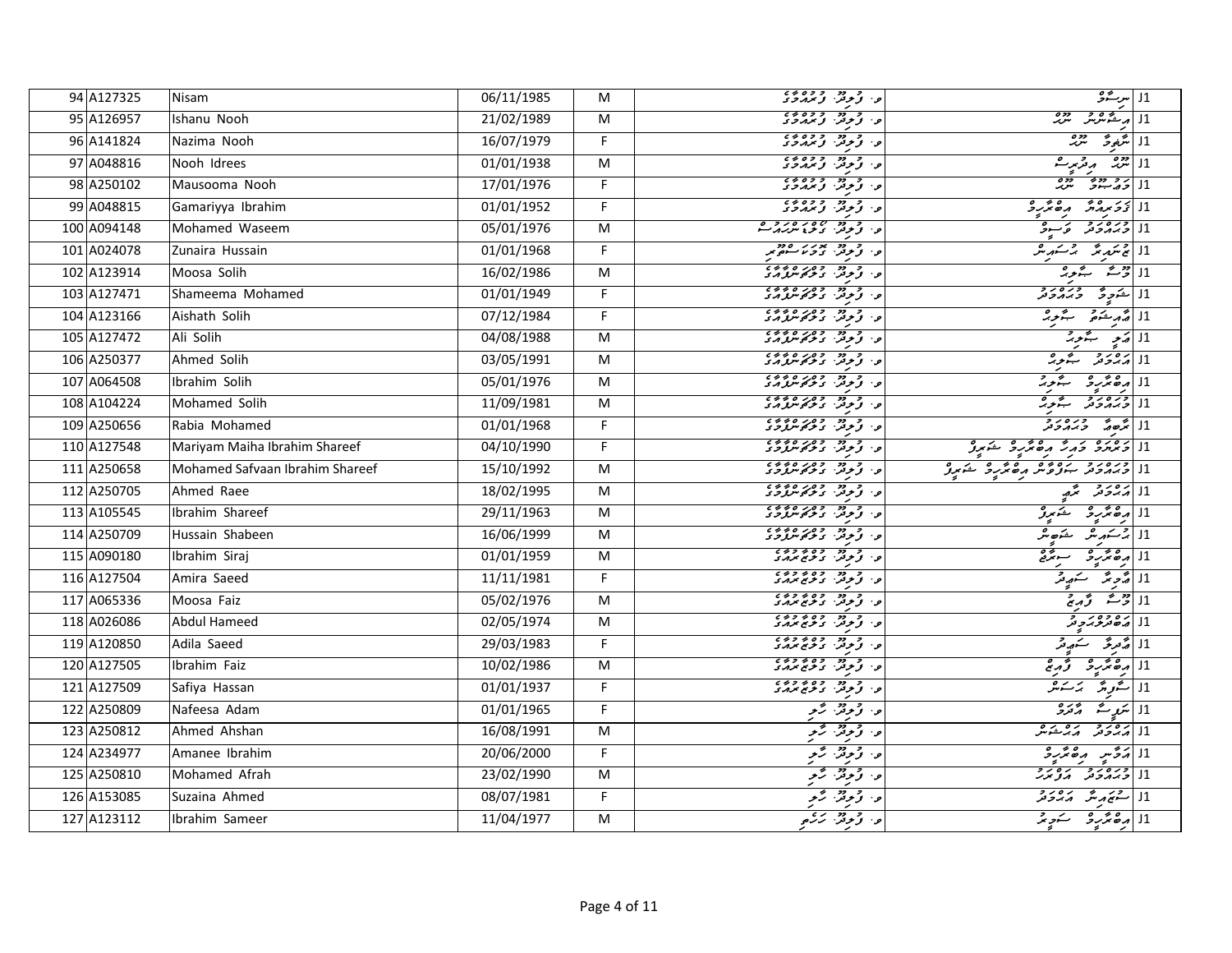| 128 A250453 | Shamaa Ibrahim       | 23/06/1999 | F.        | والمحرفة كركبي                             | J1 ڪُنگ م <i>ھنگرد</i>                                |
|-------------|----------------------|------------|-----------|--------------------------------------------|-------------------------------------------------------|
| 129 A127452 | Zubaida Abdul Rahman | 25/07/1973 | F.        | والمحروش كرو ومحدثا ملا                    | 11 <i>جەمەتى مەدەمدە ج</i> و                          |
| 130 A250078 | Mohamed Ikleel       | 15/06/1999 | M         | ە <sub>ئ</sub> ۇچۇر كې <sub>چ</sub> وگىيەك | 11 دېرورو مروبه                                       |
| 131 A370330 | Moosa Afzal          | 12/01/1992 | M         | و وقوقه رو مي مي مي مر                     | J1   جي پيم تريخ تر                                   |
| 132 A250073 | Nahuma Fahumee       | 20/07/1994 | F         | ە <i>بۇرەتر ئېرۇمدىك</i>                   | J1 سَرَبْرَدَّ وَرْحِ                                 |
| 133 A250545 | Ibrahim Ashif        | 27/10/1994 | M         | والمحروض كالمجاورة                         | J1 رەئزى <sub>ر</sub> و<br>ېژ مندو <sup>0</sup>       |
| 134 A127494 | Ali Azim             | 31/10/1989 | M         | ه . و <del>دو . زمج د د ، .</del>          | J1   <i>مَدْمٍ</i> مَحْمَدِدْ                         |
| 135 A053673 | Ahmed Naseer         | 15/01/1964 | M         | و . و <del>دو . ره د وه .</del>            | J1   پروژنر<br>ىئرسىيە تىر                            |
| 136 A127479 | Adam Naseer          | 10/12/1954 | M         | ه د وده. ره دوه                            | J1   مُرْمَرْدْ مَسَنَبِينْتُمْ                       |
| 137 A141788 | Ahmed Shahid         | 02/05/1983 | ${\sf M}$ | פי צ'קבר, ג'ו דבי                          | J1   رَحْرَ مَرْ مَدَّرِ مِرْ                         |
| 138 A250547 | Mariyam Asifa Naseer | 20/11/1996 | F.        | ا د . د د د د د د د د د د د                | 11 كَرْمَرْدْ مُنْ بِنْ مَرْبِيْرَ                    |
| 139 A250544 | Abdullah Athif       | 26/11/1991 | M         | و . و <mark>و</mark> پر رو ووی             | J1   رَصْحْرْاللَّهُ     رَحْمَو رَحْ                 |
| 140 A250539 | Ali Naseer           | 01/01/1956 | ${\sf M}$ | و . و <mark>و در د د د د .</mark>          | J1 <mark>ر<sub>َسم</sub> برَب و تر</mark>             |
| 141 A250550 | Moosa Areef Naseer   | 17/02/1999 | ${\sf M}$ | ه . و وو . رو . د                          | الا <mark>خ<sup>ر</sup> محمد مرکز متن</mark> بینیم    |
| 142 A127492 | Hussain Arif         | 02/09/1987 | ${\sf M}$ | اه . وقرقر المنظم وها                      | J1 <mark>بڑے پر شہر ش</mark> مبر محمد اللہ ا          |
| 143 A127496 | Aminath Hussain      | 06/08/1960 | F.        | و . و و در ان دور <del>.</del>             | J1 أَمُرْ سَنَعْهُ مِنْ سَنَ <sub>ا</sub> مِدْ مِنْ   |
| 144 A119914 | Mohamed Samiu        | 16/08/1981 | M         | والمحروق كالمحاوي                          | J1 دېمبروتر                                           |
| 145 A127493 | Hassan Amir          | 01/05/1985 | ${\sf M}$ | ه . و <del>دو . زمج و د ،</del>            | J1   پرسترس م <i>م</i> ح <del>ر پ</del> ر             |
| 146 A125562 | Umar Waheed          | 10/12/1964 | M         | والمحرفة بالرقمة                           | J1 <mark>پرې تر کاب</mark> و                          |
| 147 A251807 | Fathimath Jeeza      | 05/04/1997 | F         | ە بۇ قرقان بەيرىشو <del>گ</del> ا          | ][  أَوَّجوحَرْهُ فَيْ مِيَّ                          |
| 148 A127453 | Nasheeda Gasim Fulhu | 05/01/1976 | F.        | و وکړونز رنگرېنونځ                         | تۇسىر <i>ۇ دى</i><br>J1  سَرَىشِوشَ                   |
| 149 A414425 | Jinaanu Ibrahim      | 07/08/1999 | M         | و· وُفْرِقْرُ رِيْرَ شَوْرَ                | 11 <mark><sub>عب</sub>شبر رگ متربہ 3</mark>           |
| 150 A251803 | Mohamed Jeezam       | 09/12/1995 | ${\sf M}$ | ە <i>وقوق پەرىمى</i> ۋ                     | J1   <i>دېروند</i> ي <sub>ې ت</sub> مځ                |
| 151 A250182 | Abdulla Shaakh       | 29/02/1992 | M         | و وقرقة روكروسروكا                         | ه شو محمد<br>مشترک<br>J1 22 محمد الله                 |
| 152 A127556 | Asrar Mohamed        | 03/05/1965 | F.        | ه وڅونه رځوروسرځ                           | 11 كەشەپرىتى<br>- <i>جره و د</i><br>تر <i>پر ډ</i> ېر |
| 153 A127553 | Mohamed Shan         | 22/12/1988 | ${\sf M}$ | و وقرقه روكرو مرود                         | ت<br>شەھر<br>J1 دېم دېمبر                             |
| 154 A098668 | Habeeba Mohamed      | 30/05/1972 | F         | و وقرقر روتروسوی                           | $\frac{2}{2}$ $\frac{2}{2}$ $\frac{1}{2}$             |
| 155 A098670 | Mariyam Aboobakuru   | 01/01/1936 | F.        | والمروثة الكوروسي                          | 77777<br>J1   ئەنگەرى                                 |
| 156 A103704 | Shaheem Mohamed      | 01/01/1968 | M         | ە ئۇچە سەھرىتى بى                          | <del>دره درو</del><br>تر <i>پر</i> وتر<br>$5 - 11$    |
| 157 A124918 | Mohamed Imthiyaz     | 14/05/1984 | ${\sf M}$ | ه وڅونش رهڅېر                              | وده وژنج<br>J1   دېرورونر                             |
| 158 A125261 | Simla Abdul Kareem   | 04/09/1982 | F         | ه . وُوترْ رِرُّهْ رِ                      | $\frac{1}{2}$<br> J1                                  |
| 159 A127542 | Ahmed Imdaz          | 04/11/1986 | ${\sf M}$ | ه وقرقه رقمی                               | ووګری<br>J1 كەبۇر <i>ى</i> تىر                        |
| 160 A125264 | Suiza Abdul Kareem   | 29/05/1981 | F.        | ه وقرقر رقمی                               | J1 شهریج مگھور دور <sub>مرد</sub>                     |
| 161 A141789 | Abdul Kareem Yoosuf  | 01/12/1962 | M         | ه وقوقر روگر                               | J1 <i>مەھەر كى</i> رە بېرىسى <i>دۇ</i>                |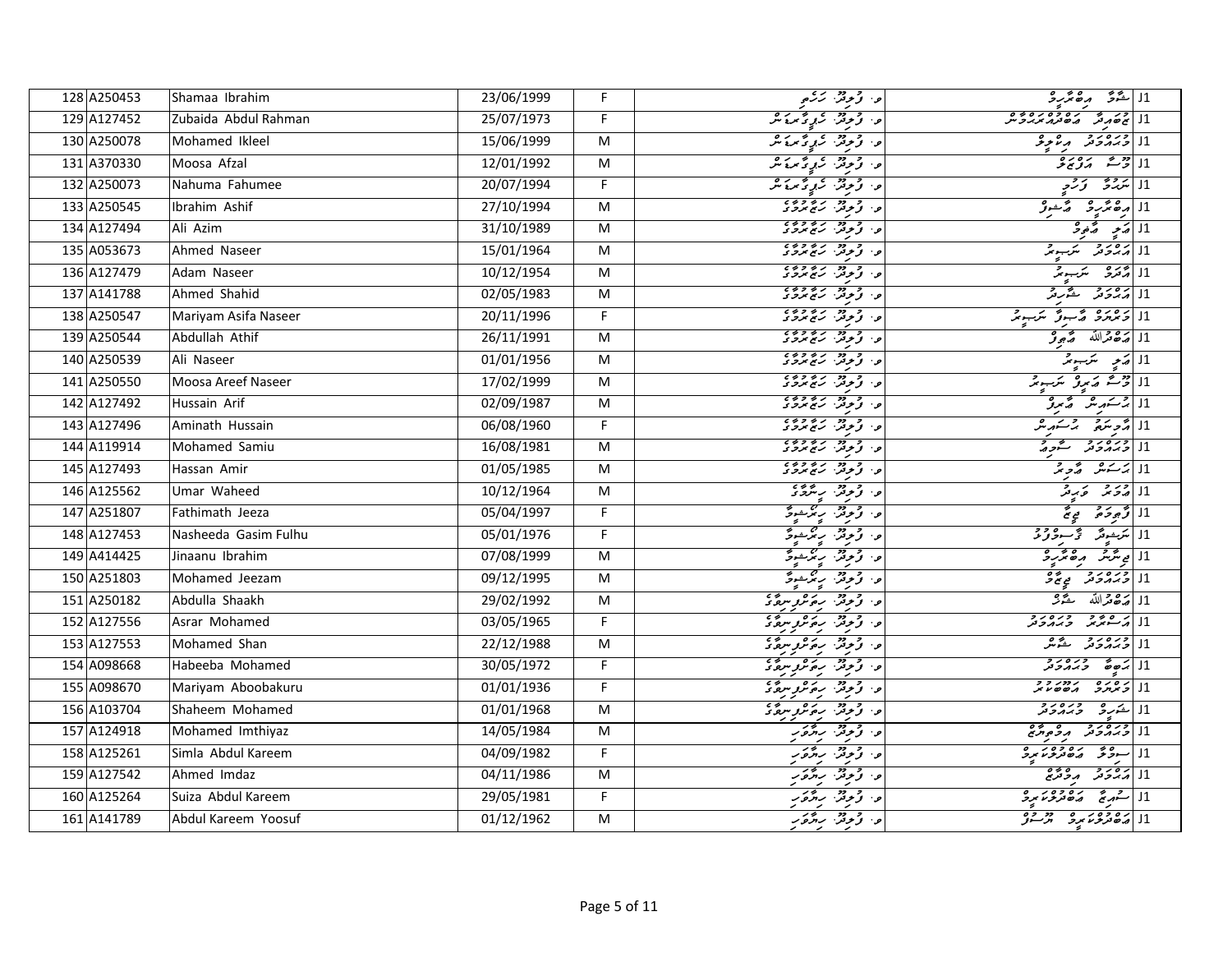| 162 A127545 | Hussain Imaz             | 24/09/1990 | M                       | ه وقرقر روز                          | J1 كەسئەرىن <i>ى</i> م <i>ې</i> رىخى                               |
|-------------|--------------------------|------------|-------------------------|--------------------------------------|--------------------------------------------------------------------|
| 163 A127535 | Nasreena Saeed           | 01/01/1967 | F.                      | والمحروقر المتزورة                   | J1 <mark>ىئر مىمبەنگە سىم</mark> بەر                               |
| 164 A127536 | Hussain Nihal            | 03/12/1988 | M                       | ه وقرقة بالرجازة                     |                                                                    |
| 165 A146285 | Nashid Thaufeeg          | 02/09/1982 | $\overline{M}$          | ه وڅوند بارچه و                      | 11 م <sup>ې</sup> رىشونتر ئ <i>وم<sup>5</sup>و</i> رت <sub>ى</sub> |
| 166 A123816 | Mohamed Nasheed Thaufeeg | 13/10/1984 | M                       | ە ئۇچىق بەرجەتى                      | J1 <i>בبەم</i> دىر مەسىر <i>مەمرى</i>                              |
| 167 A375880 | Aishath Thaaniya         | 03/10/1992 | F.                      | ه وقرقر بالرجادة                     | J1 أَهْدِيسُو مُحْسِرَةٌ                                           |
| 168 A250877 | Fazaal Thaufeeg          | 06/05/1991 | M                       | ه وڅوند بارچه و                      | J1 <i>أَدْ يُحُوَّ يُوَدُّدٍ وَ</i>                                |
| 169 A114062 | Mohamed Thaufeeg         | 01/01/1963 | M                       | ه و وفرقه برمز پروژ                  | J1 <i>دېمم</i> ې د مخمرېږ                                          |
| 170 A127532 | Mohamed Ziyadh Thaufeeg  | 26/08/1986 | M                       | ە ئ <sup>و</sup> رتر بەزىرىدۇ        | 11 <mark><i>בגף בל קית הרק</i>יקי</mark>                           |
| 171 A127515 | Aishath Rizmeena         | 16/05/1986 | F                       | و وقرقه رقرو مرکز معدادی             | II   مەمرىسىمۇ سىر <i>يى م</i> ويىتر                               |
| 172 A250378 | Shameem Ibrahim          | 01/07/1983 | M                       | والمحوفة القراس وودي                 | 5.500<br>J1   ش <i>ت</i> ورمح                                      |
| 173 A250381 | Samha Hussain            | 17/01/1994 | F.                      | و وقرقة رقور مركز معددة              | ستورٌ پرستهديگر<br>J1                                              |
| 174 A250379 | Sama Hussain             | 24/08/1992 | F                       | و و وفر روز سر معدود                 | سەۋ<br>جرستهرینز<br>J1                                             |
| 175 A127477 | Siyama Ibrahim           | 01/01/1966 | F.                      | و وقرقة التقرير موقد معدّ معدّ م     | سەدىر<br>ەھترىر<br>J <sub>1</sub>                                  |
| 176 A127516 | Moosa Ibrahim            | 26/05/1989 | M                       | و وقرقر رقوبر والمعداد               | $rac{1}{5}$<br>$2^{2}$ J1                                          |
| 177 A250380 | Aishath Rizwana          | 24/07/1993 | F.                      | و و در روز سو معدد                   | J1 مەم ئىكى ئىس ئىرىن ئىگە                                         |
| 178 A127483 | Mohamed Jamshad          | 15/09/1990 | M                       | و وقرقة رقوبرو ودود                  | J1 <i>وبزودو في وستم</i> ثر                                        |
| 179 A270265 | Hussain Ali Manik        | 08/12/1959 | M                       | و و وقر رقوبر و و دو                 | J1   جر سَمر شرحہ مرید<br>11   جر سَمر شرح مرید                    |
| 180 A351262 | Sharuheen Hussain        | 31/08/1997 | M                       | و وقرقة التقرير مركز متعددة          | J1   ش <i>ەترىپ شەر جىسى</i> ر ش                                   |
| 181 A127462 | Azmeera Ahmed            | 01/01/1979 | F                       | و و <i>وقت دور سو معن</i>            | 11 <i>ھَنَّجُوجُنَّہُ مَدْحَدَّةً</i>                              |
| 182 A127486 | Aishath Ifasa            | 01/11/1989 | F                       | ە ئۇمەتتى روزىيەتى ھەتتى             | J1   مَّەرِسْدَة    وِرَّتَهُ                                      |
| 183 A250711 | Sana Ali Wafir           | 13/06/1993 | $\overline{\mathsf{F}}$ | و و و در دور برو و دوم               | J1 س <i>تمبر مدّمة بدَ قر</i> مر                                   |
| 184 A102851 | Hussain Ahmed Manik      | 01/01/1970 | M                       | ە ئۇچە ئەترىپ ئەرەپ                  | J1   پر سکهر مگر مربر 2022 مربع                                    |
| 185 A127485 | Mohamed Adil             | 18/07/1987 | $\overline{M}$          | ە كۆمەت ئەترىپ ئومۇمۇمۇ              | J1 <i>22225 م</i> جعر مح                                           |
| 186 A250335 | Sham Ali Wafir           | 07/05/2000 | M                       | و و وفر دو برو دوم                   | II ڪُئو <sub>مَ</sub> حِ مُ <i>وبِرْ</i>                           |
| 187 A113017 | Mohamed Wafir Ahmed      | 03/02/1981 | M                       | ە كۆمەت ئەربىرى ئەرە                 | 11 כממכת פֿצָיל ממכת                                               |
| 188 A130744 | Azmeena Ahmed            | 21/05/1983 | F.                      | ە ئۇمەتتى روزىيەتى كەنتى             | J1   مَ <i>نْ جُوبِيَّة مَدْدَوْر</i>                              |
| 189 A082972 | Ali Wafir                | 01/01/1968 | M                       | ە ئ <i>ۇمۇتى رقۇمبىرى مۇن</i>        |                                                                    |
| 190 A099453 | Hassan Ahmed Manik       | 13/02/1976 | M                       | ە ئ <i>ۇمۇتى شۇرسۇ</i> شر <i>ۇ</i> ت | J1   ئەسكەنلەر مەردىرىدىنلەر 11                                    |
| 191 A048127 | Shareefa Mohamed         | 01/01/1947 | F                       |                                      | J1 خَمَعِيقٌ وَيَرْدُوَنَّدْ                                       |
| 192 A127484 | Asim Ahmed               | 12/06/1988 | M                       | ه . وڅوند . رتور سروسره د            | J1   پېښونه كېږدىكر                                                |
| 193 A250451 | Abdulla Suraah Ahmed     | 24/09/1997 | M                       | و و وده رقامترینده                   | 11 رەم لالله جو <i>مبر م</i> ردىر                                  |
| 194 A127464 | Nizara Gasim             | 25/10/1985 | F.                      | ە ئ <sub>ە</sub> بەللەر ئەس بىر ئىسى | سرچ تمر تخ سوچ<br>J1                                               |
| 195 A061556 | Gasim Hussain            | 01/01/1947 | $\overline{M}$          | ە ئ <sub>ى</sub> روتى رىسىر ئىرىدىكى | J1 أَوَّ سوڤ بِرْ سَهر مِّر                                        |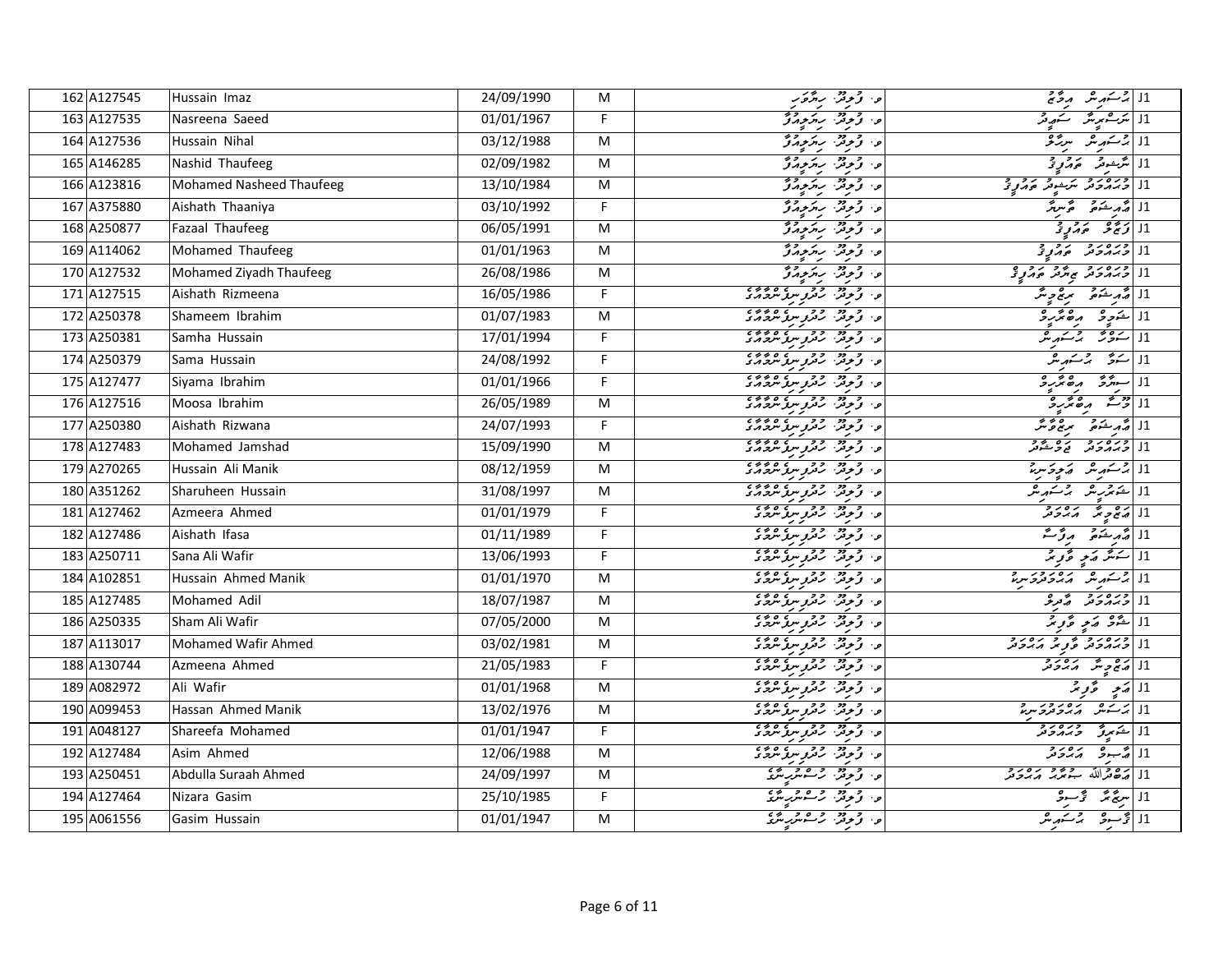| 196 A127498 | Azeeza Ali                     | 01/01/1950 | F.        | و وقرقر را ماریکی                             | <sup>1</sup>   اُرَى پِمَ مَسْرِ                                                    |
|-------------|--------------------------------|------------|-----------|-----------------------------------------------|-------------------------------------------------------------------------------------|
| 197 A250447 | Ibrahim Saaif                  | 27/06/1996 | M         | ە ئ <sub>ە</sub> توق <sup>ىن ئ</sup> ەشقىرىتى | $\frac{2}{3}$<br>سە پەر بى                                                          |
| 198 A248992 | Shamweel Ahmed                 | 10/11/2000 | M         | ه و و در را ماسربر مل                         | J1   ش <i>ۇ<sub>م</sub>ۇ ھەدە</i> ر                                                 |
| 199 A127467 | Nazim Gasim                    | 18/04/1983 | M         | ە ئۇچەر رەھبەت                                | J1 سَمْعِ <sub>و</sub> ڤ تَوَّسِوڤ                                                  |
| 200 A250718 | Moosa Abdul Jaleel             | 18/03/1991 | M         | و . و دور دوره در د                           | $\frac{1}{2}$ $\frac{1}{2}$ $\frac{1}{2}$ $\frac{1}{2}$ $\frac{1}{2}$ $\frac{1}{2}$ |
| 201 A156365 | Abdul Jaleel Aboobakur         | 01/01/1960 | M         | و . و <mark>و و و و و و و د</mark>            | 1 <mark>בספר כל המס</mark> עיר ב                                                    |
| 202 A121867 | Mariyam Nisama                 | 20/10/1984 | F.        | י ניכר ברובטים<br>פי ניכטי הפטרוב             | $\frac{2}{3}$ $\frac{2}{3}$ $\frac{1}{1}$<br>سرڪڙ                                   |
| 203 A127527 | Adam Haneef                    | 12/01/1983 | M         | י ציבה בניבים בי                              | J1 أَرْتَرَرْ بَرْسِرْ                                                              |
| 204 A284155 | Mohamed Azmee                  | 05/06/1989 | M         |                                               | J1 دېږدونه<br>ەيىم                                                                  |
| 205 A284142 | Aminath Mohamed                | 20/07/1963 | F         | ه . و <del>دو دروووه</del><br>و . و دور رودرو | ورەرد<br>J1   مُرْحِبَهُ <u>و</u>                                                   |
| 206 A127531 | Ibrahim Fifshan                | 23/01/1987 | M         | و بود در دوره د                               | J1 <mark>رەئزىرى ب<sub>و</sub>رىشىر</mark>                                          |
| 207 A234975 | Mohamed Afzal                  | 05/06/1995 | M         | ه وتونز رودون                                 | J1   جرەر جو مەسكى ئىس                                                              |
| 208 A250647 | Nazeedha Aboobakuru            | 01/01/1972 | F         | ه وتوفر روده و                                | 11 <mark>سَر<sub>ِّ</sub>مٍ مَنْ المُقْرَّمِ وَ</mark>                              |
| 209 A250650 | Ismail Rishwan Ibrahim Rasheed | 25/02/1995 | M         | ه . و <del>دو . و د و د .</del>               | مەھ ئۇرۇ بۇشەتر<br>11 رحمة ويدعوه                                                   |
| 210 A063685 | Ali Rasheed                    | 01/01/1971 | M         | و . و <mark>و . و . و . و</mark>              | J1   <i>مَيْ</i> بِمَسْبِعْرِ                                                       |
| 211 A083025 | Khalida Abdul Raheem           | 30/09/1974 | F.        | و . و <mark>و و د و و و و</mark>              | 11 تَرْحِقُ 45 فَقَدْمُ مَرْبَرَ وَ                                                 |
| 212 A127558 | Abdulla Jaleel                 | 01/01/1968 | M         | ه . و <del>دوه . و د و و ،</del>              | J1   رَصْحْرَاللّه         وَحِرَى                                                  |
| 213 A127551 | Aboobakur Abdul Rahman         | 01/01/1940 | M         | و . توفر . موتور<br>و . توفر . موتور .        | ر ٥ <u>٥ ٥ ٥ ٥ ٥ ٠</u><br>پره تر <i>۸ بر بر</i> <del>ر</del> س<br>$22601$ 11        |
| 214 A234973 | Fathimath Thooba Hussain       | 27/04/2001 | F.        | ه . و دو. د دود .<br>د . و دور . ره درو .     | 11 زُجِرَة وَهُ بِرَسَهِ شَرِ                                                       |
| 215 A067145 | Mohamed Niyaz                  | 29/04/1979 | M         | والمحروش فأقرر وقالبه                         | J1 دېم دې مرگزي                                                                     |
| 216 A037960 | Haroon Abdul Rahman            | 01/01/1954 | M         | والمحروش فأقربه وكالمحمد                      | 11 <i>לחם גם כסגספ</i> ם                                                            |
| 217 A127500 | Aishath Shahula                | 04/05/1987 | F         | والمحرورة المقرر وتحقير                       | ستذرقر<br>$\sqrt{\frac{2}{n}}$ J1                                                   |
| 218 A250352 | Niuma Haroon                   | 08/05/1991 | F         | والمحرفة المكار بمروكر                        | و <del>دو ه</del><br>رنجو نگر<br>$\frac{2}{3}$ ar $\frac{11}{3}$                    |
| 219 A250338 | Mariyam Zahira                 | 01/01/1961 | F.        | ە ئۇرۇق قەقرىرقۇم                             | J1 كەبۇر <i>ۇ</i><br>پورېژ<br>پن بر                                                 |
| 220 A127503 | Ayaz Haroon                    | 07/03/1989 | M         | ە . ۇجەنز . قاقرىرقۇم                         | <u>از بربوی گرمزمر</u>                                                              |
| 221 A127501 | Ibrahim Faroog                 | 16/05/1983 | M         | والمحرور فكالمروقوم                           | J1 رەغزى <sub>ر</sub> ۇ<br>و دوم<br>توسمه نو                                        |
| 222 A078632 | Naail Bin Haroon               | 22/02/1981 | M         | والمحرور وتحرير وتحد                          | ][ بنگد شهر مسر مستقرم مسر<br>[[ بنگد شهر مسر                                       |
| 223 A011389 | Shahiya                        | 01/12/1979 | F.        | و وقرقز في مربروي                             | J1 ڪُرير                                                                            |
| 224 A010804 | Mohamed Zahir                  | 01/01/1969 | M         | والمحروش فأقربهما                             | J1 دېږدنه<br>پر<br>پورېز                                                            |
| 225 A071205 | Ahmed Zahir                    | 05/05/1970 | M         | ه وود ځوربروه                                 | J1   رَرْدَ دَرْ مَحْ سِرْرَ                                                        |
| 226 A011390 | Fazna Dawood                   | 04/12/1980 | F         | والمحتوفة المكار وولا                         | J1 ئۇيج مىگە ئە <i>ھەد</i>                                                          |
| 227 A291786 | Wadeefa Ali                    | 27/06/1967 | F         | و وقوفز الأردي <del>.</del>                   | J1   <i>ق</i> َرِيرٌ = مَ <sup>و</sup> ِ                                            |
| 228 A159910 | Shahban Ahmed                  | 29/10/2002 | M         | و و دو دي دي.<br>د و دو مورد د                | J1   ش <i>ۇرۇش بەرەر د</i>                                                          |
| 229 A291827 | Abdulla Imthiyaz Ahmed         | 10/08/1996 | ${\sf M}$ | والمحروق المتحررة في                          | 11 مَدْهُمْ اللّه مردَّ مِنْ مَدْحَمْدِ                                             |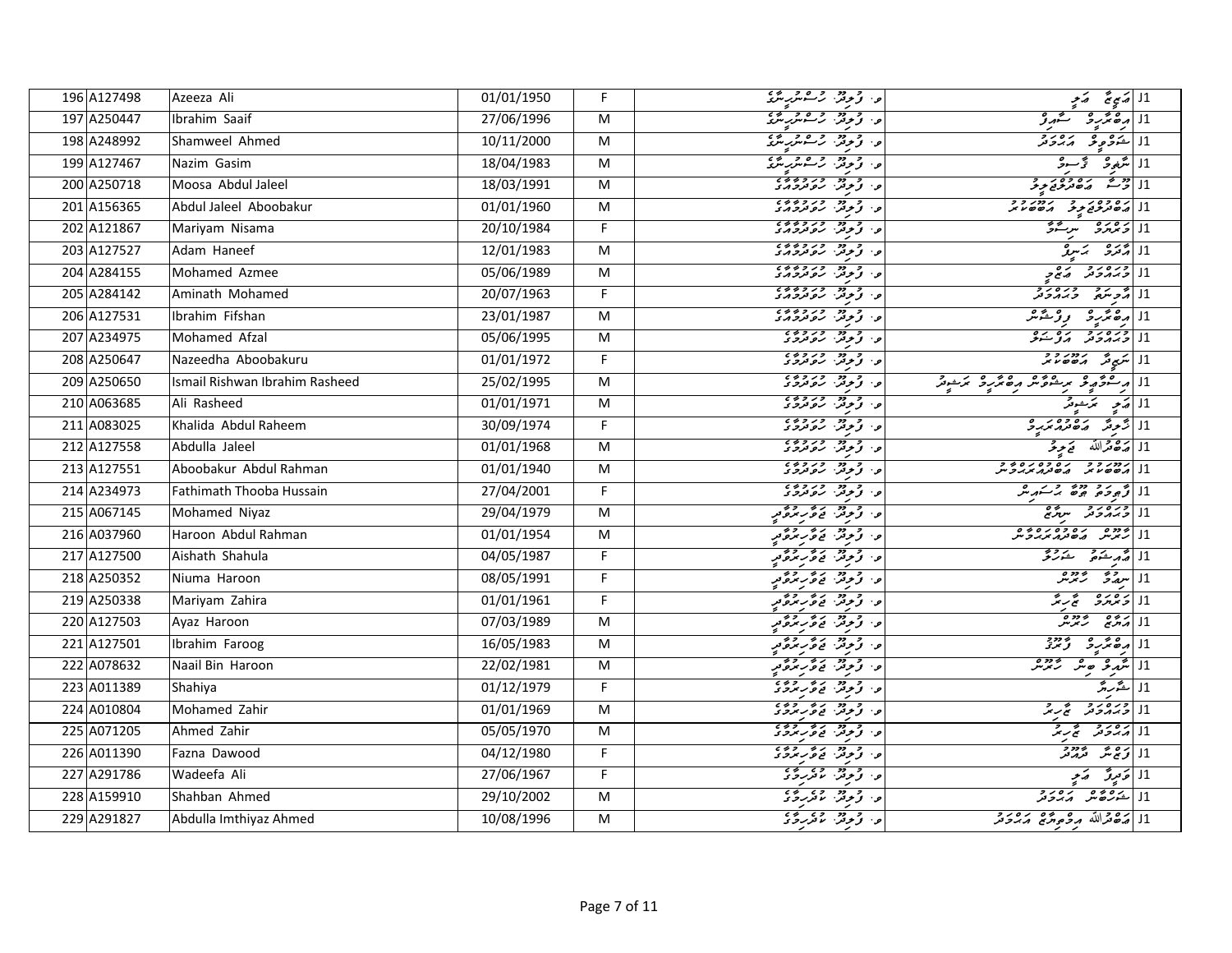| 230 A130417 | Hassan Adam Maniku      | 01/01/1947 | M              | والمحرور كررة سقيم  | J1   ئەسەمىرە ئەمرەرى بىرىدە                                                                                                                                                                                          |
|-------------|-------------------------|------------|----------------|---------------------|-----------------------------------------------------------------------------------------------------------------------------------------------------------------------------------------------------------------------|
| 231 A075299 | Thamheela Yoosuf        | 10/12/1971 | F.             | ه . وقوقر . وودَّى  | J1   <sub>5</sub> در پی تینز                                                                                                                                                                                          |
| 232 A146961 | Saamiya Ali             | 10/03/1974 | F.             | ه وڅونز ځوې د کامر  | J1   ستمر پژم مرکب مرکب<br>  سیاستان مرکب مرکب                                                                                                                                                                        |
| 233 A130964 | Yoosuf Moosa            | 17/12/1982 | M              | و وقوقر توکووی کر   | $\frac{62.27}{7}$ J1<br>ديسته                                                                                                                                                                                         |
| 234 A249003 | Sheewan Mansoor         | 14/07/2000 | M              | ه . توفتر . وُرتر   | J1   شوقٌ شرّ قريب قريبة مرّ                                                                                                                                                                                          |
| 235 A085216 | Ali Mansoor             | 04/02/1973 | M              | والمتحوص ورومي      | $\frac{1}{2}$ $\frac{1}{2}$ $\frac{1}{2}$ $\frac{1}{2}$ $\frac{1}{2}$ $\frac{1}{2}$                                                                                                                                   |
| 236 A248480 | Suu ban Mansoor         | 31/01/2003 | M              | والمروفر ورو        | ر جو جو د<br>تر مگر ښونتو<br>$2221$ $11$                                                                                                                                                                              |
| 237 A127596 | Fathimath Azura         | 30/05/1972 | F.             | ە بۇ دەپر كەنزىك    | 11 زُّجِرَةً رَبِّي                                                                                                                                                                                                   |
| 238 A249001 | Mohamed Ifham Shareef   | 13/08/2001 | M              | ە بۇ دېم ئەنۇب      | 11 <mark>12222 مرورو</mark><br>ے موثر                                                                                                                                                                                 |
| 239 A250286 | lufa Shareef            | 06/10/1996 | F.             | والمحجوش وكمركب     | J1 أمرة محمّد مستقدم المحمّد السياقية السياقية السياقية بالسياقية بين السياقية بين السياقية السياقية<br>مستقبل السياقية السياقية السياقية السياقية بين السياقية السياقية السياقية السياقية السياقية السياقية السياقية |
| 240 A127495 | Mohamed Faris           | 18/01/1990 | M              | ه د ود د دروده      | J1   ج. بروتر گ <sub>ر م</sub> ر                                                                                                                                                                                      |
| 241 A127476 | Ramiza Mohamed          | 01/01/1963 | F.             | ه د وده. د در دوره  | J1 بَرْدِيَّ دَبَرُدْدَنْدَ                                                                                                                                                                                           |
| 242 A250136 | Ramla                   | 24/05/1984 | F              | ه د ودر د در دوره   | لره پژ<br>  J1                                                                                                                                                                                                        |
| 243 A331020 | Ahmed Akram             | 16/03/1998 | ${\sf M}$      | ه د وده. د در دور   | J1 كەنزى قىر<br>بره بره                                                                                                                                                                                               |
| 244 A250169 | Aishath Seema           | 22/03/2000 | F              | ه د وده زمانده د    | J1 مەمئەم<br>سوژ                                                                                                                                                                                                      |
| 245 A250156 | Rameeza Moosa           | 21/03/1994 | F.             | ه وقرقه وقرانوه     | وسته<br>J1   مَدْحِ مَحَ                                                                                                                                                                                              |
| 246 A123092 | Abdul Sattar Mohamed    | 05/02/1982 | M              | و وقوقر وتومانورو   | J1   مەھەم مەدەم بىر<br>- <i>جرم</i> و بر و<br>تر <i>بر بار</i> تر                                                                                                                                                    |
| 247 A082968 | Sanfa Naseer            | 05/02/1976 | F              | ە . ۇوقۇ. كەشھۇ     | أسكاند كالمسبور<br>J1                                                                                                                                                                                                 |
| 248 A036092 | Umar Zahir              | 06/04/1974 | M              | والمحموص وكالمعافى  | J1 <mark>252 جي سر</mark>                                                                                                                                                                                             |
| 249 A045122 | Naseer Moosa            | 01/01/1940 | M              | والمحتوفر وكالمعافى | J1   مَدَسِعِدٌ حَقَّ مِسَمَّ                                                                                                                                                                                         |
| 250 A127519 | Rilwan Naseer           | 21/07/1987 | M              | ە بۇ دېمر كەشپاۋ    | J1 برين <sub>م</sub> وگر<br>تترسونتر                                                                                                                                                                                  |
| 251 A101072 | Adam Zareer             | 10/11/1979 | M              | والمحرقة كالمعي     | J1   مُرْمَرْدْ       بَرْمِرْ                                                                                                                                                                                        |
| 252 A127520 | Mohamed Firag           | 28/01/1983 | ${\sf M}$      | ە بۇ دەپ كەنگەنى ئى | J1 دېږدونر ویژ <sub>د</sub>                                                                                                                                                                                           |
| 253 A028377 | Hawwa Shifaza           | 14/12/1983 | F.             | ە بۇرقۇ كەشپۇ       | J1 <i>بَدُهُ</i> شَوَّجَ                                                                                                                                                                                              |
| 254 A082969 | Hawwa Gasim Fulhu       | 03/09/1953 | F              | ە . ۇرۇژ . دىگەنى   | J1 ئەرمۇ سى قەرىرىيەتى ئىسلىرى ئور                                                                                                                                                                                    |
| 255 A092961 | Ahmed Majid             | 17/05/1977 | ${\sf M}$      | ە . ۇرۇژ كەشى ۋ     | J1   رژوئر<br>تھ جاتھ<br>مرکب حک                                                                                                                                                                                      |
| 256 A057099 | Aminath Nashida         | 22/05/1975 | F.             | ه دوله وتروه        | ر<br>سرمشوتر<br>J1   مُمَة سَمَعْهِ                                                                                                                                                                                   |
| 257 A066904 | Adnan Hussain           | 01/01/1951 | M              | ه ووه وبر دوره      | جرسكهرمثر<br>J1   پرتم <b>ر</b> مثر مل                                                                                                                                                                                |
| 258 A250120 | Aishath Nasiha          | 17/01/1983 | F.             | ه وتوفر وتراه ده    | یگر بسید بر<br>J1 أَمَّ م <sup>ِ</sup> شَوَّمَ                                                                                                                                                                        |
| 259 A250124 | Shiyaana Adnaan         | 30/10/2002 | F              | و وقوقه وبراء و     | J1 مشەمرىمى <i>گە <mark>م</mark>ىقرىترىتر</i>                                                                                                                                                                         |
| 260 A080220 | Aminath Ali             | 01/01/1965 | F              | والمتحوقر المحاسري  | J1 أَمَّ <i>جِسَعَةُ أَمَيِّ</i>                                                                                                                                                                                      |
| 261 A359647 | Imthinaan Abdul Ghafoor | 01/07/1993 | F              | و وقرقه ومردي       | גם כפג חבר<br>גם בגיב ג'ב<br>J1 <mark>مەۋەمەتىگە</mark>                                                                                                                                                               |
| 262 A359646 | Ibthisaam Abdul Gafoor  | 01/07/1993 | F.             | والمحرقر وسروء      | 11 رەم <sup>20</sup> مەدەبر <del>دى</del>                                                                                                                                                                             |
| 263 A250707 | Mohamed Aiman Shareef   | 20/11/1996 | $\overline{M}$ | ه . د څوند . متنوع  | 11 <i>ديرويز مەدى</i> ر خ <i>ىبر</i> ۇ                                                                                                                                                                                |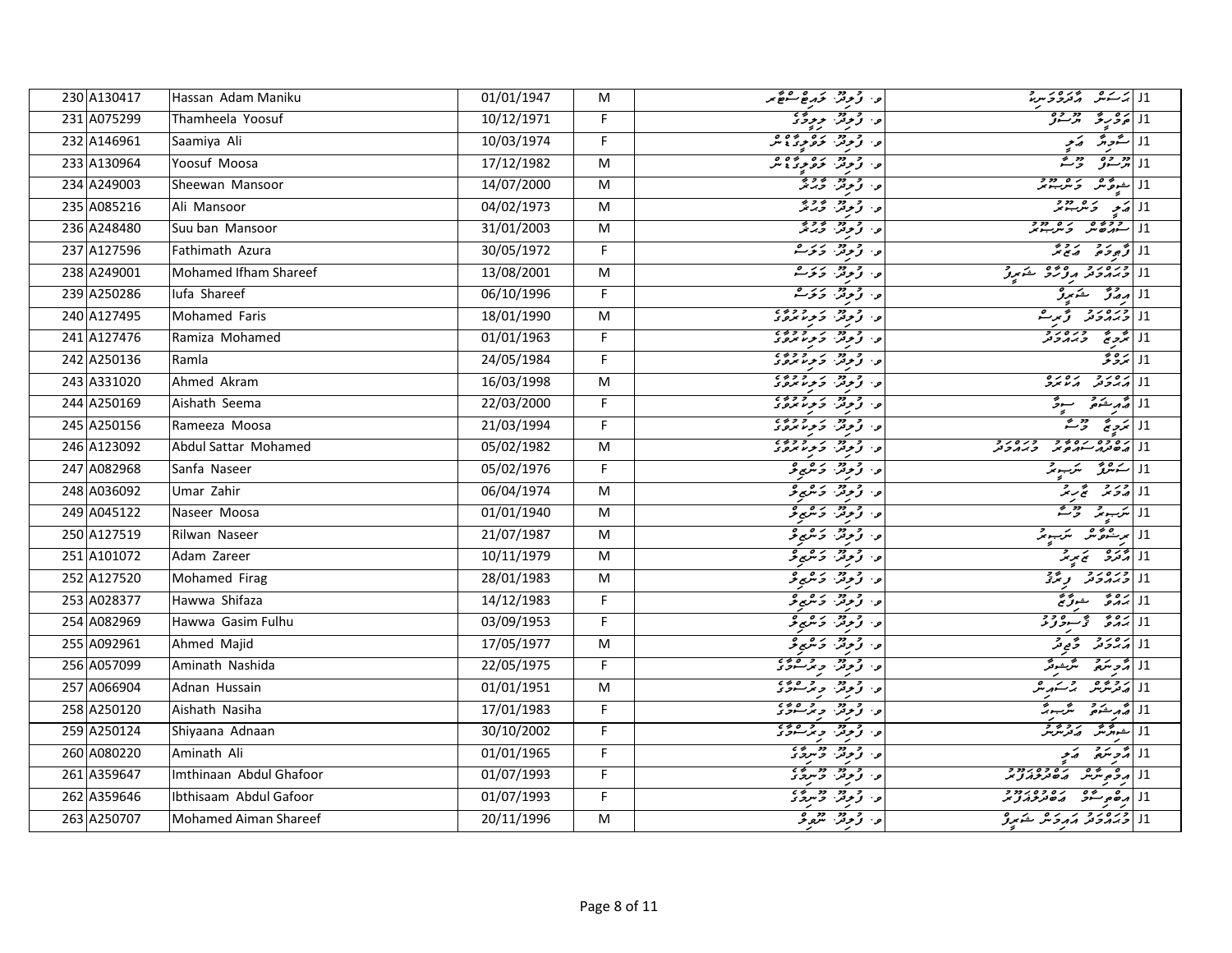| 264 A098280 | <b>Ismail Shareef Mohamed</b> | 02/07/1972 | M         | و· وُمُحِمَّدُ سُمُومُحُ                                                                                                                                                                                                         | 11 رعوم و خمیرو دیده در                                                                                                                                                                                                           |
|-------------|-------------------------------|------------|-----------|----------------------------------------------------------------------------------------------------------------------------------------------------------------------------------------------------------------------------------|-----------------------------------------------------------------------------------------------------------------------------------------------------------------------------------------------------------------------------------|
| 265 A127499 | Fathimath Zaheera             | 30/09/1978 | F.        | و· وُمِرْتُهُ سُرُومٌ                                                                                                                                                                                                            | J1   قُ <i>مِ دَهْنَ تَمْ بِ</i> تَدْ                                                                                                                                                                                             |
| 266 A092450 | Hassan Waheed                 | 11/08/1983 | ${\sf M}$ | اء <sub>َ</sub> وُمِرْتَزَ وَمِرِتْ                                                                                                                                                                                              | J1   پرسترس کاربر <mark>تر</mark>                                                                                                                                                                                                 |
| 267 A127475 | Aishath Samoona               | 02/02/1990 | F.        | ە ئۇرلار ئۈمرى <mark>ش</mark>                                                                                                                                                                                                    | ستردش<br>J1 أُمَّ مِ <b>سُوَّمَ</b>                                                                                                                                                                                               |
| 268 A127473 | Jinah Adam                    | 13/12/1985 | M         | ە ك <sup>ە</sup> ر قۇمۇم بىر بىر بىر                                                                                                                                                                                             | J1   ج <i>ي مدَّنْدُ مَدْ دَرْد</i> َ                                                                                                                                                                                             |
| 269 A146308 | Sharmeela Adam                | 20/02/1981 | F.        | ە <sub>"</sub> ۋېزىق" ۋىرت                                                                                                                                                                                                       | $\frac{1}{2}$ الشركور محمدة المركزى المركزى المركزى المركزى المستورى المستورى المستورى المستورى المستورى المستورى المستورى المستورى المستورى المستورى المستورى المستورى المستورى المستورى المستورى المستورى المستورى المستورى الم |
| 270 A127474 | Zuhura Mohamed                | 01/01/1963 | F         | ە بۇ <i>دەنتى بۇ بىر</i> ىش                                                                                                                                                                                                      | ر در در د<br>د <i>بر</i> د تر<br>$\frac{2}{3}$ $\frac{2}{3}$ $\frac{2}{3}$ $\frac{1}{1}$                                                                                                                                          |
| 271 A114013 | Adam Waheed                   | 01/01/1963 | M         | ە . ۇرۇژ . ۇىرگ                                                                                                                                                                                                                  | J1 مُرْمَرْدْ   مَرْبِرْ                                                                                                                                                                                                          |
| 272 A250816 | Shiuna Adam                   | 24/01/1992 | F.        | ە كۆمۈنگە بۇ ئېرىش <mark>،</mark>                                                                                                                                                                                                | J1 خەر <sup>م</sup> ىگە گەنىرى                                                                                                                                                                                                    |
| 273 A250821 | Falaah Adam                   | 04/06/1995 | M         | ە <sub>ئۇ ت</sub> وقتر بۇ برگ                                                                                                                                                                                                    | 11 ۇ <i>ۋە</i> مەمرو                                                                                                                                                                                                              |
| 274 A250514 | Aishath Shamoos Faiz          | 18/01/1999 | F.        | ە كۆمەتتى ئەشتەت                                                                                                                                                                                                                 | $\frac{2}{3}$ $\frac{2}{3}$ $\frac{2}{3}$ $\frac{2}{3}$ $\frac{2}{3}$ $\frac{2}{3}$ $\frac{2}{3}$ $\frac{2}{3}$ $\frac{2}{3}$                                                                                                     |
| 275 A158226 | Zayan Faiz                    | 08/12/2002 | M         | اء و موق <i>ز بر مدین</i> ک                                                                                                                                                                                                      | J1 يَ پُرڻر تَرُم <sup>ع</sup>                                                                                                                                                                                                    |
| 276 A250388 | Fainanu Gasim Fulhu           | 10/09/1992 | M         | פי <del>ל כדי גם ממשפט.</del><br>פי <del>ל פ</del> רי מיטמאומ                                                                                                                                                                    | J1 <i>ۆرىتى</i> تر ق <sup>و</sup> سوزى                                                                                                                                                                                            |
| 277 A036967 | Ahmed Gasim Fulhu             | 01/01/1971 | M         | פי ציידה מיטימית בי                                                                                                                                                                                                              | J1 كەبۇر قۇسۇرى                                                                                                                                                                                                                   |
| 278 A127468 | Haseena Adam                  | 01/01/1952 | F.        | פי ציידה משמאים                                                                                                                                                                                                                  | J1  پرسېد م <sup>ح</sup> ره                                                                                                                                                                                                       |
| 279 A127560 | Mohamed Gasim Fulhu           | 16/01/1980 | M         | و د و در ۱۳۶۵ ولاي <del>م</del>                                                                                                                                                                                                  | 11 درەرد ۋىسوزى                                                                                                                                                                                                                   |
| 280 A127488 | Fathimath Sazuma              | 29/09/1989 | F         | و د <i>و ده. موسوم</i>                                                                                                                                                                                                           | ستهج<br>J1   تُرْجِعَةُ قُ                                                                                                                                                                                                        |
| 281 A127563 | Adam Khaleel                  | 14/05/1982 | M         | פי צייכני, ובשומש השימו                                                                                                                                                                                                          | J1   مُرْمَرْد       زَرِدْ                                                                                                                                                                                                       |
| 282 A127455 | Fareesha Gasim Fulhu          | 25/06/1987 | F.        | י ציבה מממינים<br>פי ציבה מיטיונומ                                                                                                                                                                                               | ][  زَمِيشَہٗ تَوْسِوْرُدُ                                                                                                                                                                                                        |
| 283 A127454 | Ibrahim Khaleel               | 13/09/1984 | M         | פ ציפה מסממים                                                                                                                                                                                                                    | <mark>ال برڭ ئېرىۋە بار ئې</mark> مىتىتى ئىلىپ ئىستان ئىلانلىق ئىلانلىق ئىلانلىق ئىلانلىق ئىلانلىق ئىلانلىق ئىلانلىق ئىلانلى                                                                                                      |
| 284 A127449 | Hafeeza Adam                  | 03/10/1966 | F         | و و دور بر ۱۳۶۵                                                                                                                                                                                                                  | J1   يَروِيْحُ     مُرْتَوَرْ                                                                                                                                                                                                     |
| 285 A143973 | Shifaz Ibrahim                | 01/09/1986 | M         | و . و دور استان در در دارد با ایران در ایران در ایران در ایران در ایران در ایران در ایران در ایران در ایران در<br>در ایران در ایران در ایران در ایران در ایران در ایران در ایران در ایران در ایران در ایران در ایران در ایران در | J1   شەنۇبى<br>5.500                                                                                                                                                                                                              |
| 286 A250603 | Rafhan Ahmed                  | 26/05/1993 | M         | ه و دور بر ۱۳۶۵                                                                                                                                                                                                                  | J1 بزو <sup>مب</sup> ر پردند                                                                                                                                                                                                      |
| 287 A343553 | Mariyam Shaiha Waheed         | 05/09/2002 | F.        | כ כדי הממשים<br>פי נציבה והמינועות                                                                                                                                                                                               | J1 كَيْرْمَرْدْ شَمْرِدْ كَرْبِيْرْ                                                                                                                                                                                               |
| 288 A127544 | Zeeniya Ahmed                 | 03/02/1989 | F         | ە . ۇوقۇ. شەرەق                                                                                                                                                                                                                  | J1   پې سرچگر مرکز <i>دی</i>                                                                                                                                                                                                      |
| 289 A127541 | Adam Inaz                     | 01/06/1990 | M         | ە . ۇوقۇ. سۇرەپ                                                                                                                                                                                                                  | J1 أَمُرْمَر مَسَّمَّى                                                                                                                                                                                                            |
| 290 A127549 | Asiyath Mohamed               | 01/01/1961 | F.        | ە . ۇونژ . شەرەۋ                                                                                                                                                                                                                 | - <i>جره و د</i><br>تر <i>پر ډ</i> ېر<br>J1 أُمُّ سورَهِ –                                                                                                                                                                        |
| 291 A250538 | Aishath Inayaa                | 14/02/1979 | F.        | ە <sub>ش</sub> ۇرۇش سە <sub>تورو</sub> ۇ                                                                                                                                                                                         | ەسىر<br>J1 أَمَّ مِيسُوْمِ                                                                                                                                                                                                        |
| 292 A127555 | Aishath Ilma                  | 20/03/1985 | F.        | <i>ە: ۋوقۇ</i> شە <sub>يوم</sub> ۇ                                                                                                                                                                                               | ەبە<br>J1   مَدْمِسْتَمْرِ                                                                                                                                                                                                        |
| 293 A250446 | Ibrahim Uwayis                | 23/11/1993 | M         | ه د توجه سوه چ                                                                                                                                                                                                                   | J1 رەھمەرد <sup>ى</sup><br>ەرەرگ                                                                                                                                                                                                  |
| 294 A075346 | Aminath Badoora               | 01/01/1974 | F.        | ه د تو دين سوه                                                                                                                                                                                                                   | ر دو پر<br>ن تر نر<br>J1   مرَّحب <i>رة</i>                                                                                                                                                                                       |
| 295 A000315 | Zubair Gasim                  | 16/06/1972 | M         | ه د وقر سوړ                                                                                                                                                                                                                      | $3 - 3 - 2062$                                                                                                                                                                                                                    |
| 296 A160922 | Lujain Zubair                 | 31/01/2003 | F.        | ه د تو د به سوه ک                                                                                                                                                                                                                | J1 خۇم مىر مىھەر                                                                                                                                                                                                                  |
| 297 A238324 | Shameema Ibrahim              | 02/02/1967 | F         | والمحروش الشورجي                                                                                                                                                                                                                 | J1 خَوَجَ مِنْ حَمْدِهِ                                                                                                                                                                                                           |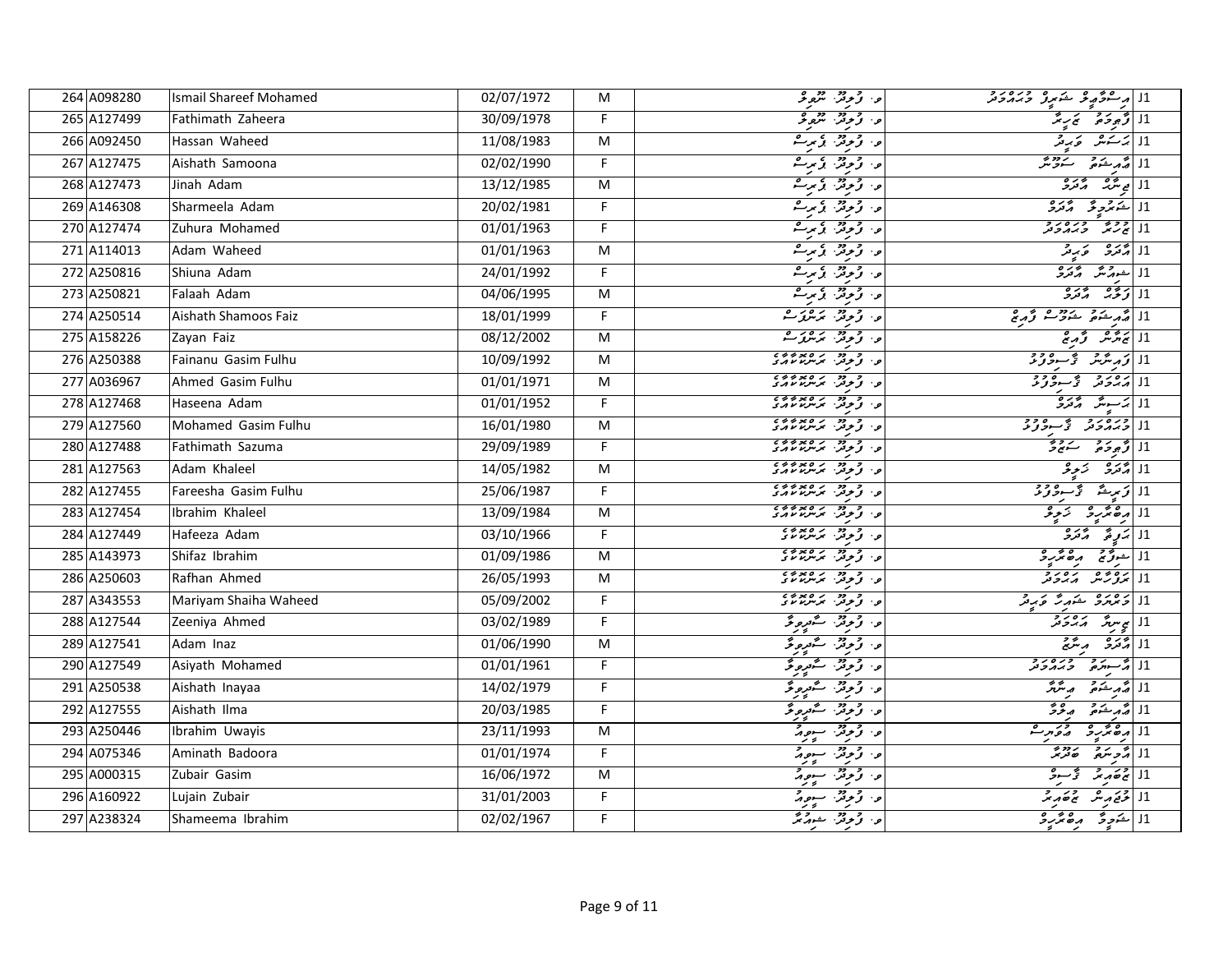| 298 A158565 | Sameena Abbas                 | 21/08/1984 | F              | ه د دور من ده د                                      | $\begin{array}{c c c c} \hline \text{Cone} & \text{Cone} & \text{Cone} \\ \hline \text{Cone} & \text{Cone} & \text{Cone} \\ \hline \end{array}$                                                                                                                                                                                                                                                                                        |
|-------------|-------------------------------|------------|----------------|------------------------------------------------------|----------------------------------------------------------------------------------------------------------------------------------------------------------------------------------------------------------------------------------------------------------------------------------------------------------------------------------------------------------------------------------------------------------------------------------------|
| 299 A141593 | Abdulla Rameez                | 09/09/1982 | M              | ە ئ <sub>ىر</sub> تەرەپتى كەنگەنلەرگە                | J1   رَصْحَرْاللَّه<br>بحرجرهم                                                                                                                                                                                                                                                                                                                                                                                                         |
| 300 A127526 | Ameena Abbas                  | 26/04/1968 | F.             | ە نۇپەتر سىرسىدى                                     | $\frac{1}{\sqrt{2\cdot\frac{1}{\sqrt{2\cdot\frac{1}{\sqrt{2\cdot\frac{1}{\sqrt{2\cdot\frac{1}{\sqrt{2\cdot\frac{1}{\sqrt{2\cdot\frac{1}{\sqrt{2\cdot\frac{1}{\sqrt{2\cdot\frac{1}{\sqrt{2\cdot\frac{1}{\sqrt{2\cdot\frac{1}{\sqrt{2\cdot\frac{1}{\sqrt{2\cdot\frac{1}{\sqrt{2\cdot\frac{1}{\sqrt{2\cdot\frac{1}{\sqrt{2\cdot\frac{1}{\sqrt{2\cdot\frac{1}{\sqrt{2\cdot\frac{1}{\sqrt{2\cdot\frac{1}{\sqrt{2\cdot\frac{1}{\sqrt{2\cdot$ |
| 301 A205986 | Abdulla Niyaz                 | 12/04/1982 | M              | ە ئۇقىق سىرسىتىكى                                    | سروح<br>J1 22 م <i>ح</i> صرالله                                                                                                                                                                                                                                                                                                                                                                                                        |
| 302 A127523 | Mohamed Azmath                | 09/02/1990 | M              | ە نۇمۇق سىرسىمىتى                                    | أوبروبرو<br>7.01<br>J1                                                                                                                                                                                                                                                                                                                                                                                                                 |
| 303 A096168 | <b>Abdul Rasheed Abbas</b>    | 12/01/1976 | M              | ە نۇمۇق سىرسىتىكى                                    | 2507<br>J1   مەھ <i>ەرە بىر</i> ىشەن <i>ر</i>                                                                                                                                                                                                                                                                                                                                                                                          |
| 304 A095879 | Zaheera Yoosuf                | 01/01/1953 | F.             | و· تۇپرىق سىگەنلىكى                                  | دوستره<br>در سور<br>J1 ایج په تنگ                                                                                                                                                                                                                                                                                                                                                                                                      |
| 305 A095226 | Aneesa Saeed                  | 04/05/1961 | F.             | ه د ودر سنده د                                       | J1  رئیبیٹ<br>ستهرش                                                                                                                                                                                                                                                                                                                                                                                                                    |
| 306 A071685 | Aishath Irshada Abdul Shakoor | 26/06/1981 | F              | ە زىرتى سەھەد                                        | 11   مەم ئىس ئەرەپ مەدەبەر دە د                                                                                                                                                                                                                                                                                                                                                                                                        |
| 307 A127534 | Shifana Abdul Shakoor         | 05/10/1988 | F.             | و توفق سەھەۋ                                         | ]] خوتی شهر محصور محمد در در در<br>11   خوتی شهر شرکت محمد                                                                                                                                                                                                                                                                                                                                                                             |
| 308 A250869 | Mohamed Shanyz                | 05/04/1991 | M              | و دود. سکره و                                        | J1 دېرورو شورچ                                                                                                                                                                                                                                                                                                                                                                                                                         |
| 309 A127537 | Asfag Abdul Shukoor           | 23/06/1986 | M              | و وَوِيْنْ سَائِرُوهِ وَ                             | 11 كەسىرى مەھ <i>ەرەدە</i>                                                                                                                                                                                                                                                                                                                                                                                                             |
| 310 A106446 | Abdul Muhusin                 | 07/01/1978 | M              | والمحرفر المستقصر                                    | ره وه وه مسر<br>پره ترو ژبر سرس<br>J1                                                                                                                                                                                                                                                                                                                                                                                                  |
| 311 A095239 | Abdul Shakoor Yoosuf          | 01/01/1958 | M              | ه وڅونز شوه د                                        | <u>ר בפרי החבר חבר פר</u>                                                                                                                                                                                                                                                                                                                                                                                                              |
| 312 A250872 | Fathimath Rifa                | 15/05/2000 | F.             | ه ژونژ خشهود                                         | J1   <i>وَجوحَةْ</i> مِروَّ                                                                                                                                                                                                                                                                                                                                                                                                            |
| 313 A053383 | <b>Bushree Moosa</b>          | 19/03/1974 | M              | و توفر تورود                                         | وسته<br>$\frac{2}{9}$ يوم                                                                                                                                                                                                                                                                                                                                                                                                              |
| 314 A127490 | Jameela Hussain               | 01/01/1946 | F.             | ه وقرقه توء بره ده                                   | J1  غ <i>ج</i> وعْر محمد سكر مثل                                                                                                                                                                                                                                                                                                                                                                                                       |
| 315 A127497 | Mohamed Shiham                | 02/05/1984 | M              | ه د و <del>رو ن</del> ه دره ده                       | J1 دېمبرونر<br>ر شەرىپى<br>سىسەرىپى                                                                                                                                                                                                                                                                                                                                                                                                    |
| 316 A250571 | Ahmed Saleem                  | 26/02/1986 | M              | و وقرقه ځومومون                                      | J1 كەبرى قىر                                                                                                                                                                                                                                                                                                                                                                                                                           |
| 317 A127517 | Mohamed Asraf                 | 12/02/1990 | M              | والمحوص المعروف والمعالج والمحرور                    | J1 دُبَہْرَدَتْر<br>ىر شەئىرى<br>مەسىرىسى                                                                                                                                                                                                                                                                                                                                                                                              |
| 318 A127512 | Moosa Silveen                 | 05/06/1988 | M              | ه . د دور ۱۵۵۵ ور<br>د . د دور . د د پاس و د د و بر  | J1 دحمشہ مس <i>وفہ م</i> یں                                                                                                                                                                                                                                                                                                                                                                                                            |
| 319 A127511 | Aminath Rasheedha             | 01/01/1965 | F.             | ە بۇ دەر مەدەبەدە بەر<br>ئەن ئۇچىتى ئۇيغۇر ئۇيۇر بىر | J1 أُمَّرْ سَمَّعْهُ                                                                                                                                                                                                                                                                                                                                                                                                                   |
| 320 A250478 | Hussain Amjad                 | 29/07/1997 | M              |                                                      | J1 ك <sup>ې</sup> رىكىمېرىتىل<br>برونج تر                                                                                                                                                                                                                                                                                                                                                                                              |
| 321 A250474 | Ibrahim Aslam                 | 15/05/1992 | M              | و توفر مودر 2000 و .<br>و توفر مودی من توفروند       | رمشود<br>J1 رەغرىر <i>ۇ</i>                                                                                                                                                                                                                                                                                                                                                                                                            |
| 322 A156824 | Saira Ibrahim                 | 01/01/1974 | F.             | والمحرقة المروكوب                                    | 5.500<br>ستهرئر<br>  J1                                                                                                                                                                                                                                                                                                                                                                                                                |
| 323 A250187 | Mamdhooh Shaheem              | 24/10/1993 | M              | والمحرفر كالمروى                                     | ال $\frac{1}{2}$ وقربر<br>ے پر دی<br>مشاہ                                                                                                                                                                                                                                                                                                                                                                                              |
| 324 A248997 | Maeesha Shaheem               | 10/09/2001 | F              | ه د تر ديز کار د کار                                 | J1  خ م <i>ب</i> شة                                                                                                                                                                                                                                                                                                                                                                                                                    |
| 325 A127513 | Mariyam Rasheeda              | 01/01/1961 | F              | اه و و در مستعدد کار در در مستقری                    | J1  خ <i>ند</i> ور 3<br>ىخرىشەقر                                                                                                                                                                                                                                                                                                                                                                                                       |
| 326 A144007 | Ahmed Faiz                    | 16/04/1971 | M              | و· وُوتْرُ وُّتِرِ                                   | J1   پروژنر<br>ر<br>تر مرج                                                                                                                                                                                                                                                                                                                                                                                                             |
| 327 A250511 | Mohamed Eamaan Ahmed          | 26/01/1997 | M              | ه· وُمُحِمَّدُ هُمْ ٍ                                | 11 <mark>במחכת הכ"ל המכת</mark>                                                                                                                                                                                                                                                                                                                                                                                                        |
| 328 A057690 | Mohamed Waheed                | 08/05/1957 | M              | والمتحوص كالمحاكم                                    | J1   ج: پر چی محد پر تی                                                                                                                                                                                                                                                                                                                                                                                                                |
| 329 A124921 | Sazmeena Mohamed              | 27/11/1988 | F.             | ه· دُمُومْرُ الْأَدَمُ                               | J1   س <i>وچ پر محمد م</i> حمد                                                                                                                                                                                                                                                                                                                                                                                                         |
| 330 A164721 | Shaiban Mohamed               | 20/01/2001 | M              | ه وڅونژ وگونو                                        | و ره رو<br>تر پروتر<br>$\frac{2}{2}$ $\frac{2}{2}$ $\frac{2}{2}$ $\frac{2}{2}$ $\frac{2}{2}$ $\frac{2}{2}$                                                                                                                                                                                                                                                                                                                             |
| 331 A250732 | Aishath Hudha                 | 25/05/1992 | $\overline{F}$ | و . و <del>د</del> محمد عدد عدد الم                  | J1 مەم ئىقرار ئىگر                                                                                                                                                                                                                                                                                                                                                                                                                     |